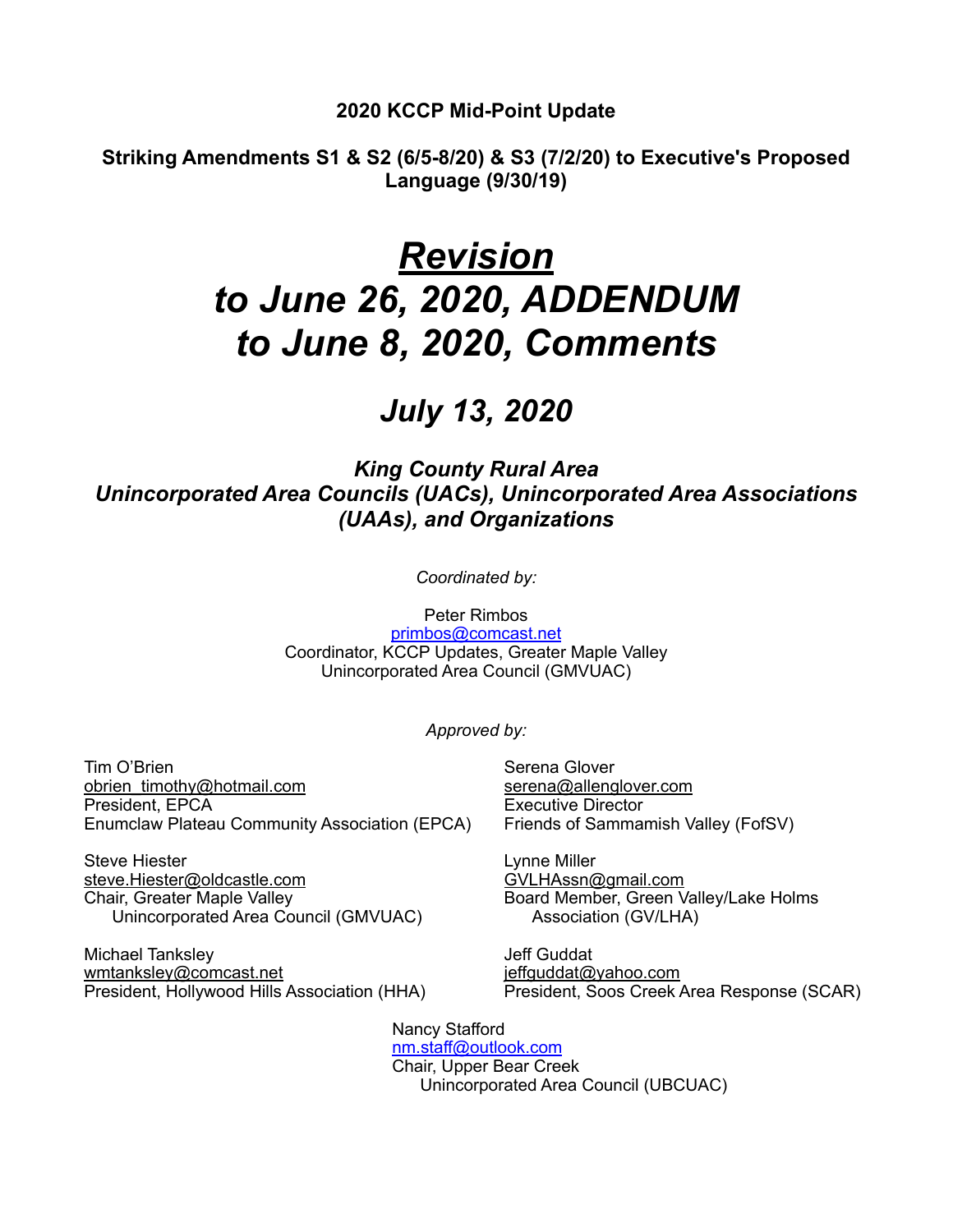## **Table of Contents**

| Section                                                        |    | Page         |    |
|----------------------------------------------------------------|----|--------------|----|
| <b>I. INTRODUCTION AND SUMMARY</b>                             |    |              | 3  |
| <b>Introduction</b>                                            |    | 3            |    |
| <b>Summary</b>                                                 |    | $\mathbf{3}$ |    |
| <b>II. CONCERNS</b>                                            |    |              | 5  |
| <b>Individual Chapter Amendments</b>                           |    | 5            |    |
| Chapter 1: Regional Growth Management Planning                 | 5  |              |    |
| Chapter 2: Urban Communities                                   | 5  |              |    |
| Chapter 3: Rural Areas and Natural Resource Lands              | 7  |              |    |
| Chapter 5: Environment                                         | 11 |              |    |
| Chapter 8: Transportation                                      | 12 |              |    |
| Chapter 12: Implementation, Amendments and Evaluation          | 12 |              |    |
| <b>King County Code</b>                                        |    | 12           |    |
| 21A.08.080: Permitted Uses/Manufacturing Land Uses             | 12 |              |    |
| <b>Technical Appendices</b>                                    |    | 13           |    |
| Appendix C: Transportation and C1: Transportation Needs Report | 13 |              |    |
| <b>Map Amendments</b>                                          |    | 15           |    |
| #9-Pacific Raceways Land Use and Zoning                        | 15 |              |    |
| <b>Line Amendments</b>                                         |    | 18           |    |
| Snoqualmie Interchange                                         | 18 |              |    |
| III. CONCLUSIONS AND RECOMMENDATIONS                           |    |              | 19 |
| <b>Conclusions</b>                                             |    | 19           |    |
| <b>Recommendations</b>                                         |    | 20           |    |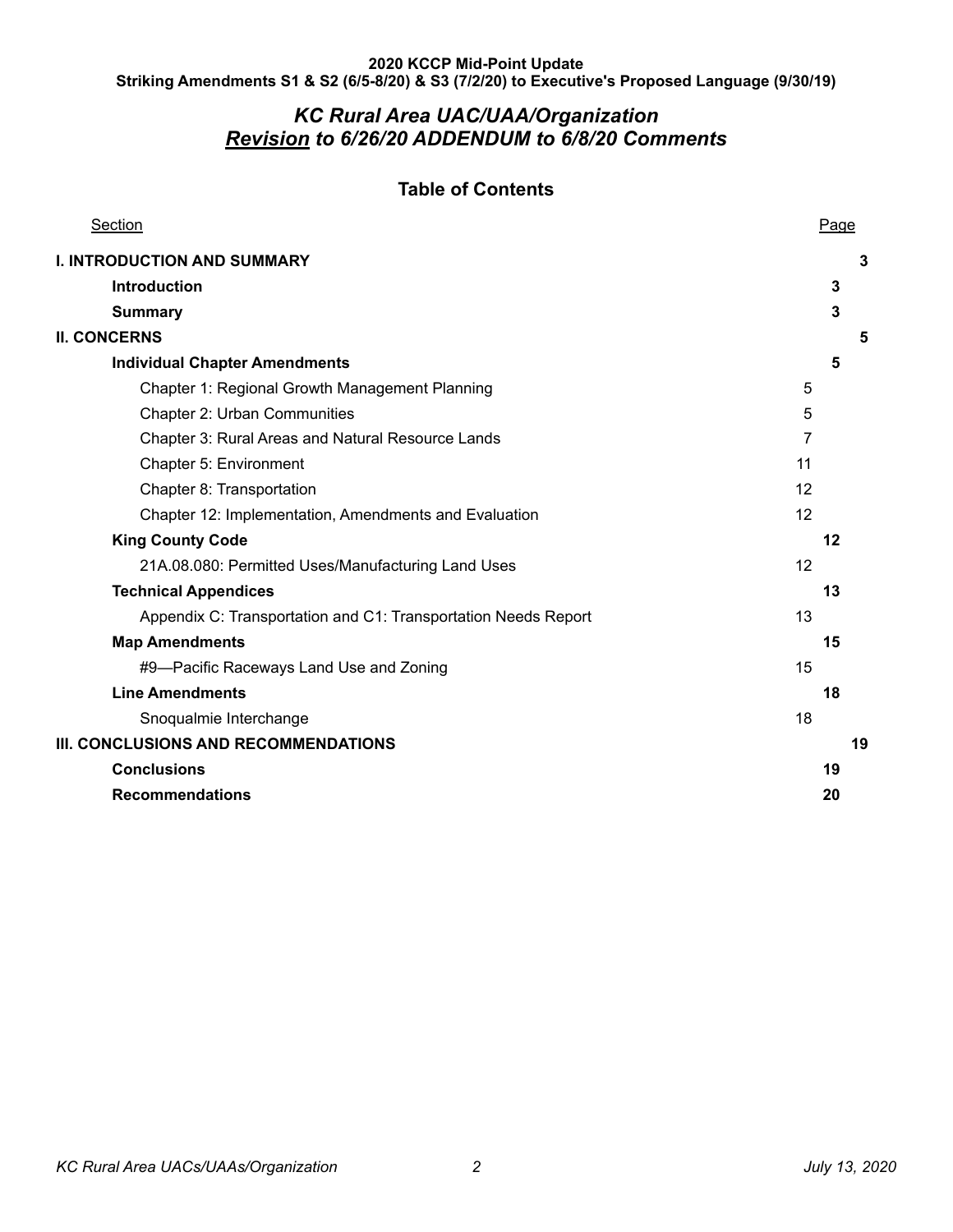# <span id="page-2-0"></span>**I. INTRODUCTION AND SUMMARY**

## <span id="page-2-1"></span>**Introduction**

This is the *fourth* set of Comments on the *2020 Comprehensive Plan Update (Update)* our seven King County Rural Area organizations have provided to the Council. It is a **Revision** to our June 26 **ADDENDUM** which itself supplemented our June 8 **Joint Comments**—all of which was preceded by our June 3 **Process/Schedule Letter**:

- July 13 **Revision**—Comments on *S3 Amendment* and July 6 *Updated SEPA Addendum* (released on June 8), which was the first SEPA review of the detailed language of both the *S2* and *S3 Amendments*.
- June 26 **ADDENDUM**—Comments on the detailed language of the *S2 Amendment* and June 8 *SEPA Addendum*, which only covered April 24 detailed language of *S1 Amendment* and *"line-item concepts"* of the *S2 Amendment*. June 8 **Joint Comments**—Comments on the detailed language of both the *S1* and *S2 Amendments*, but not the June
- 8 *SEPA Addendum*, which was released the same day. June 3 **Process/Schedule Letter**—Serious concerns about the process being used by the Council and its very compressed schedule to review the *Update*, accept and review Public Comments, continue to add amendments, and holding virtual Public Hearings during a Pandemic.

In this **Revision**, as with our June 26 **ADDENDUM**, we have followed the format of the *SEPA Review (Revision* to the *SEPA Addendum* and *SEPA Addendum*). Again, we include specific highlighting of key points to help guide the reader.

In this **Revision** we also document several inconsistencies between the proposed *S2 and S3 Amendments* and the SEPA review contained in the July 6 *Updated SEPA Addendum*. We believe it is imperative and required that the King County Council (Council) ensures its proposed *S1, S2, and S3 Amendments* do not result in environmental impacts above and beyond what was analyzed in the *Updated SEPA Addendum*. According to SEPA, updates to Comprehensive Plans are considered *"non-project actions"* and an environmental review must be prepared for planning decisions that provide the basis for later project review. Since comprehensive plans provide the basis for future project development, probable impacts must to be considered of any future downstream development that would be allowed under its policies.

We remind the Council the *Update* is a limited scope *"four-year midpoint"* update under King County regulations, and is an *"annual amendment"* under the State's Growth Management Act (GMA). King County's next required update to its comprehensive plan, a *Major Update*, is required in 2024.

## <span id="page-2-2"></span>**Summary**

We urge the Council to consider these major points detailed in our **Revision** herein:

- 1. The *existing* Four-to-One Program (4:1 Program) must be retained—it works and is win-win for all. The *S3* does this, but we fail to see why all the Executive's edits in Policies **U-185** thru **U-190** are to be eliminated, as well as his excellent *new* Policy **U-190a**—all included, with some edits, in *S2*, but inexplicably removed in *S3*. These should be restored and included in the *Update*. The Growth Management Planning Council (GMPC) agrees with this position. *S3*, by eliminating all the Executive's edits and new Policy, is inconsistent with the GMPC's Motion. This must be rectified by the King County Council.
- 2. The description of Industrial-zoned lands in the Rural Area must be kept as is in the *existing* KCCP. Changing wording that states there are three sites to citing three named sites simply as *"examples"* and changing policies to allow sites to be zoned Industrial if they have *"long been used"* for *"comparable purposes with similar impacts"* to industrial. Clearly, these are last-minute changes that have not been well thought out, nor vetted, and have no place in the *Update*. They would allow new sites to be added during any annual update and allow them to be located anywhere in the Rural Area. If the Council wants to maintain the integrity of the Rural Area as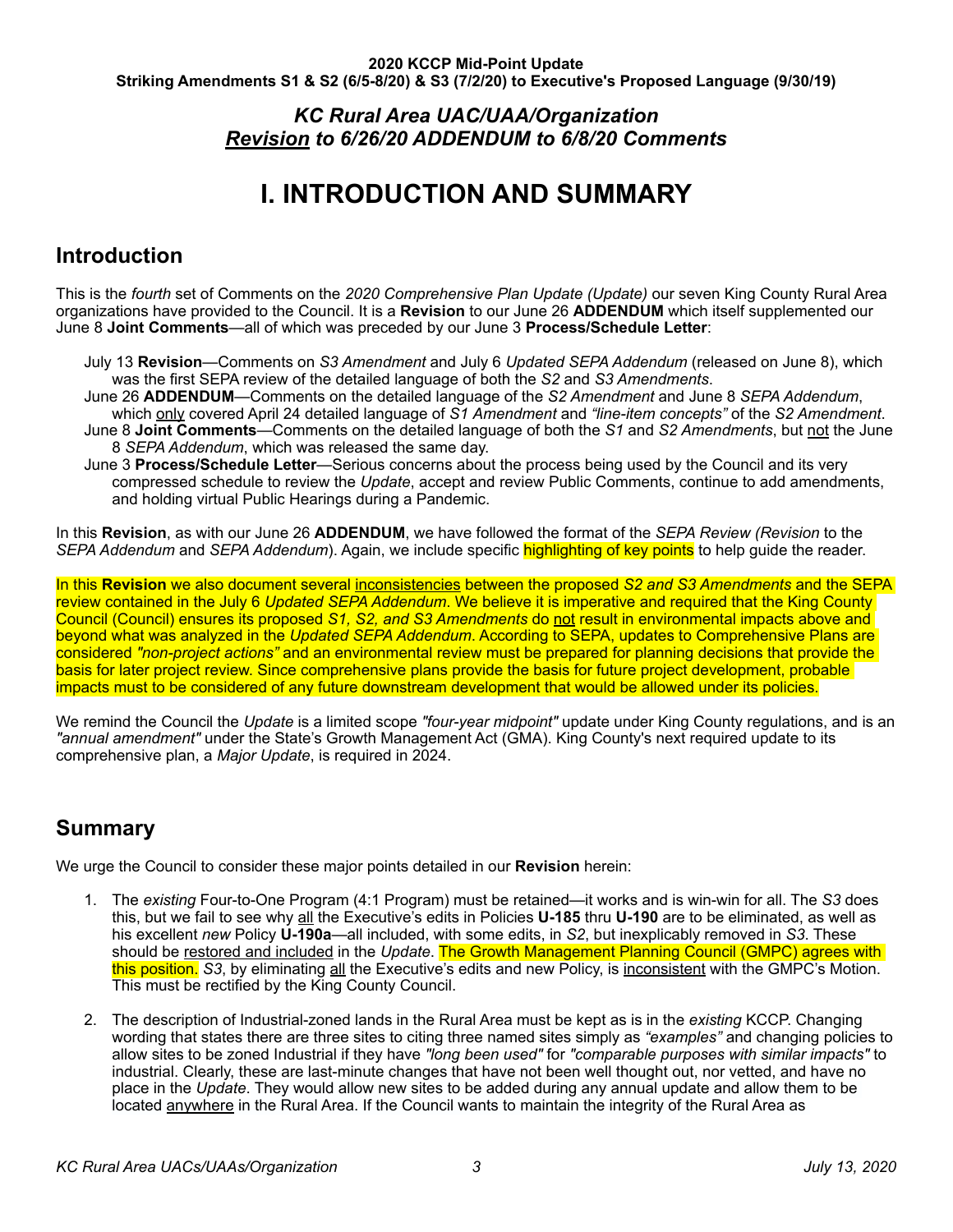encapsulated in the State's Growth Management Act (GMA) and in the *existing* KCCP, such language must be completely removed from the *Update*. Industrial-scale facilities simply do not belong in the Rural Area.

- 3. The long-standing policies for maintaining *existing* acreages in each of our Agricultural Production Districts (APDs) should be retained. These policies require that any land taken out of an APD must be replaced with an equal or greater area of arable land and that is contiguous with the same APD.
- 4. Human-induced Climate Change is the major issue facing humanity in the 21st century and beyond. Consequently, we must take research, analysis, and mitigation seriously, such that any assessment of Climate Change-induced impacts must be based on science, not simply *"information."* Climate Change represents the most serious environmental challenge humanity will ever face.
- 5. *Sidewalks for Schools"* is both misleading and distracting. In 2011-2012 the *School Siting Task Force* (several members from our organizations served on the task force) was successful in finding agreement between school districts, cities, rural area, and the county that new schools serving primarily urban populations should be sited *inside* the UGA. The non-conforming schools already sited in the Rural Area have long-since established protocols to accommodate their access needs. We do not know of any *existing* schools in the Rural Area requiring or asking for *"sidewalks to schools."*
- 6. Code cannot be changed subject to the Growth Management Hearing Board's (GMHB's) Order of Invalidation of the Code amendments adopted in King County Ordinance 19030—the Winery/Brewery/Distillery Ordinance.
- 7. The *Update* must recognize the many adverse traffic impacts due to growth and discuss strategies to mitigate such impacts to meet State Growth Management Act (GMA) requirements to both anticipate and provide for the impacts of growth.
- 8. The permanent change in land use for the Pacific Raceways site has never been subject to environmental review. Removing the easement requirement retracts a *precondition* established during previous environmental reviews and two ordinances adopted over a 12 yr period. The July 6 *Updated SEPA Addendum* has clearly informed the Council that additional environmental review is required prior to it taking any further action. The Council should eliminate both *Map Amendment 9 — Pacific Raceways Land Use and Zoning* and the proposal to strike *Map Amendment 7* to the 2012 KCCP.
- 9. The July 6 *Updated SEPA Addendum* concludes *"there could be about 40 potential new sites covering about 275 acres"* of Rural land could potentially be rezoned *"Industrial"* and create *"significant environmental impacts."* If one adds in the 330-ac Pacific Raceways site, the potential to be rezoned *"Industrial"* grows to over 600 ac of Rural land to be rezoned *"industrial."* This clearly violates both the intent and the words in the State's Growth Management Act (GMA) and must be rectified. This is directly related to **Summary** points 2. and 7. above and appear to show a pattern to change supposedly *unrelated* items (i.e., Industrial Zoning/Non-Resource Uses in the Rural Area and the Pacific Raceways Land-Use and Zoning Map Amendment) to achieve some yet undefined goal for private benefit. This is troubling and, at a minimum, warrants a cumulative impact analysis.
- 10. Any Study of parcels in the vicinity of the Snoqualmie Interchange must be based on use of the *existing* 4:1 program. We do not support some *new approach* that may seek to justify conversion and upzoning of Rural Area parcels simply to grant a *"private request"* that may result in some undefined *"public benefit."*
- 11. The 4:1 Program should not be changed simply to solve a parcels' owner's *"problem"* and, in turn, open the door to similar requests from others across the County. We remain concerned for any unanticipated private developments adding *new* congestion, an outcome that would thwart the *original* public purpose of new or improved infrastructure. This is directly related to our **Summary** points 1. and 9. above and appear to *again* show a pattern to change supposedly unrelated items (i.e., 4:1 and Snoqualmie Interchange Study) to achieve some *yet undefined goal for private benefit*. This, *again*, is troubling and warrants a cumulative impact analysis.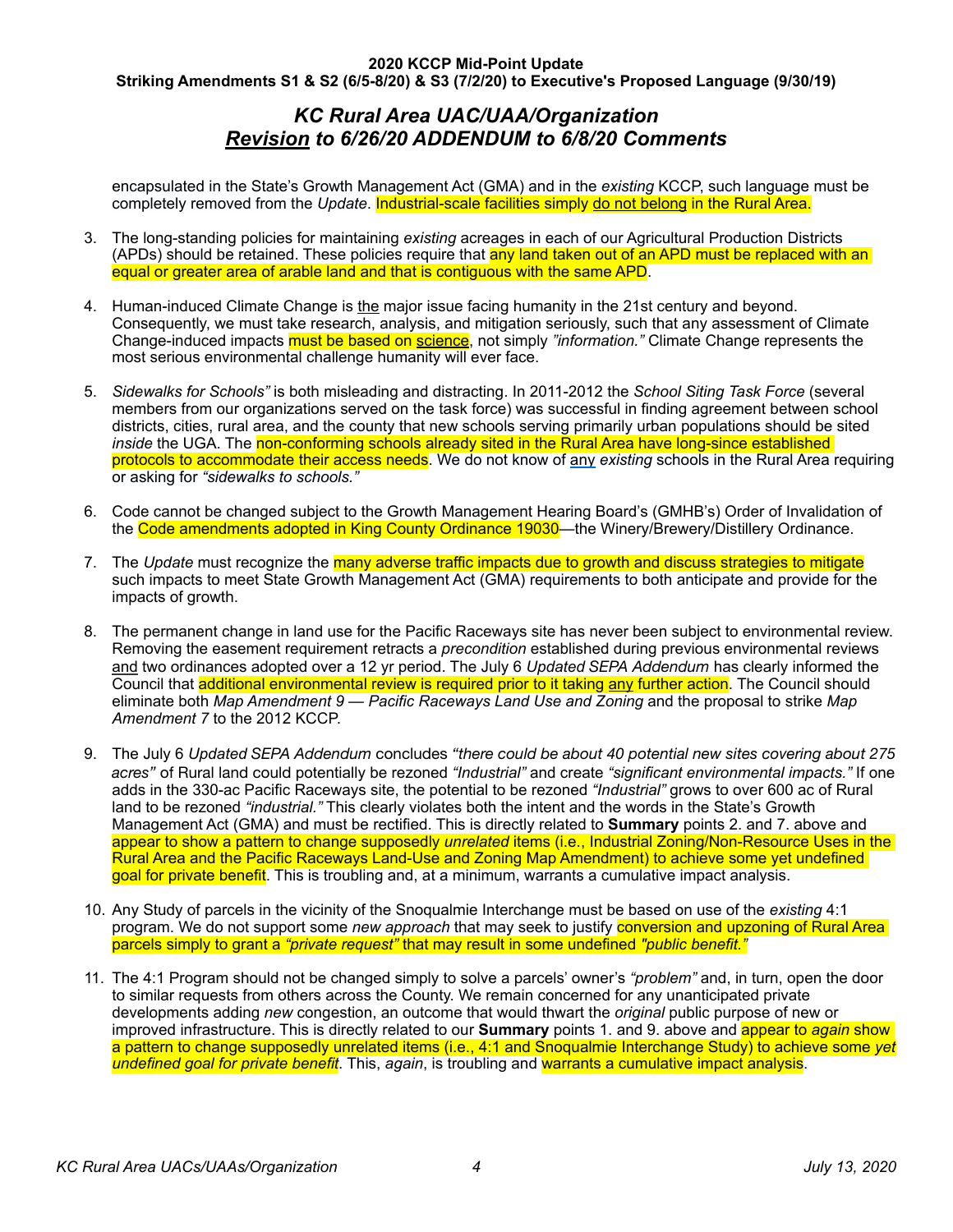# <span id="page-4-0"></span>**II. CONCERNS**

## <span id="page-4-1"></span>**Individual Chapter Amendments**

<span id="page-4-2"></span>Chapter 1: Regional Growth Management Planning

Since the June 8 *SEPA Addendum* covered the proposed changes to the Four-to-One Program (4:1 Program) under *Chapter 1*, we also do so herein.

We are pleased to see our earlier Comments (and those of many others) have been heeded and are reflected *S3* as the *Summary Matrix* states:

*"All changes removed from the Proposed Ordinance. The existing KCCP policy and K.C.C. regulations remain in place."* 

However, this means that the Executive's recommended edits in Policies **U-185** thru **U-190** also are eliminated. We supported those edits and his *new* Policy **U-190a**:

*"For Four-to-One proposals adjacent to an incorporated area, approval of a Four- to-One proposal shall require: a. development shall only occur after the site has been annexed to the adjacent city or town; and b. establishment of an interlocal agreement between King County and the adjacent jurisdiction that identifies conditions for site development that are consistent with the Four-to-One program requirements and goals."* 

In fact, the Growth Management Planning Council (GMPC) stated in *GMPC MOTION NO. 2020-2* (our *emphases*):

*"The Growth Management Planning Council recommends that the King County Council defer action on any changes to the Four-to-One program that are related to the Countywide Planning Policies, and recommends that those amendments be considered first as part of the 2021 update to the Countywide Planning Policies. This includes amendments related to the following topics that were identified in the June 24, 2020 Growth Management Planning Council agenda packet: allowing facilities that serve the new urban area to be located in the rural area, reducing the requirement for at least four acres of new open space for each new acre of urban land, prohibiting Four-to-One proposals on parcels that are designated as natural resource lands, and requiring the city or town affiliated with the new urban area to add the land to their Potential Annexation Area. The Growth Management Planning Council makes no recommendation on the remaining Four-to-One program amendments under consideration by King County."* 

The *S3 Amendment*, by eliminating all the Executive's edits and new Policy, is inconsistent with the GMPC's Motion. This must be rectified by the King County Council.

We must ensure consistency with the Countywide Planning Policies, King County Charter, and King County Code. The **Four-to-One Program** works and should be left alone.

### <span id="page-4-3"></span>Chapter 2: Urban Communities

Please note in Chapter 2 we again cover the **"U" Policies** related to the 4:1 Program, but in more depth due to our concerns about S3's proposed complete elimination of the Executive's proposed edits in his Recommended Update (September 30, 2019).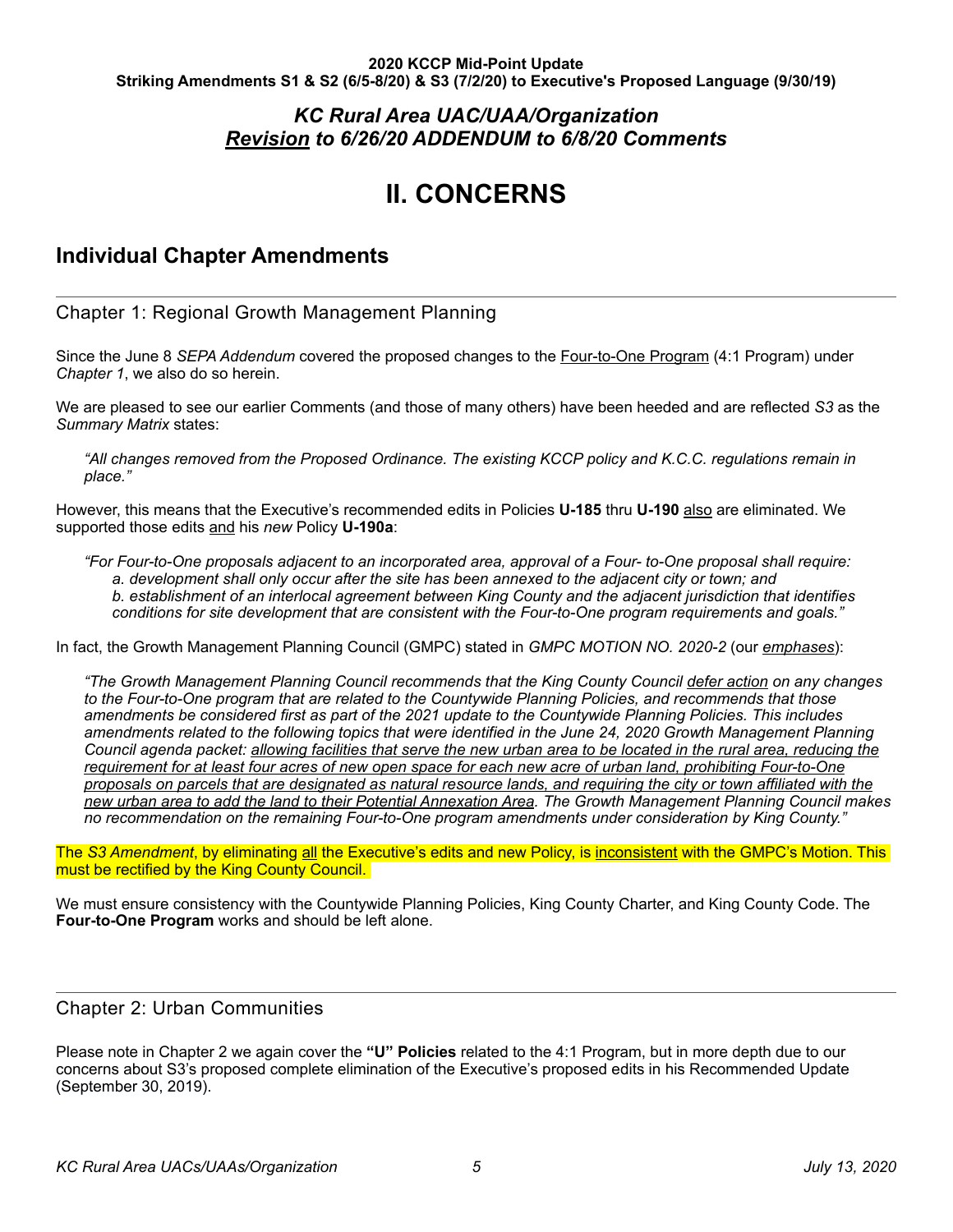## *KC Rural Area UAC/UAA/Organization Revision to 6/26/20 ADDENDUM to 6/8/20 Comments*

We fully support *S3's* complete rescinding of *S2's* proposed changes here related to the 4:1 program and Rural Area roads. However, *S3* also removed all the Executive's edits of **Policies U-185 thru U190** in addition to the Executive's proposed *new* **U-190a**, which were included (with some editing) in *S2* (e.g., *"throwing the baby out with the bathwater"*). These must all be restored in full and are shown below as they appear in the Executive's Recommended *Update*.

*U-185 Through the Four-to-One Program, King County ((shall actively pursue)) may support dedication of open space along the original Urban Growth Area line adopted in the 1994 King County Comprehensive Plan. Through this program, one acre of Rural Area zoned land may be added to the Urban Growth Area for residential development in exchange for a dedication to King County of four acres of permanent open space. Land added to the Urban Growth Area for drainage facilities that are designed as mitigation to have a natural looking visual appearance in support of its development, does not require dedication of permanent open space. The total area added to the Urban Growth Area as a result of this policy shall not exceed 4,000 acres.*

*U-186 King County shall evaluate Four-to-One proposals for both quality of open space and feasibility of urban development. The highest-quality proposals ((shall)) may be recommended for adoption as amendments to the Urban Growth Area. Lands preserved as open space shall primarily be on the site, shall buffer the adjacent Rural Area or Natural Resource Lands from the new urban development, ((retain their Rural Area designations)) and should generally be configured in such a way as to connect with open space on adjacent properties.* 

*U-187 King County shall use the following criteria for evaluating open space in Four-to-One proposals:* 

- *a. Quality of fish and wildlife habitat areas;*
- *b. Connections to regional open space systems;*
- *c. Protection of wetlands, stream corridors, ground water and water bodies;*
- *d. Unique natural, biological, cultural, historical, or archeological features;*
- *e. Size of proposed open space dedication and connection to other open space ((dedications)) lands along the Urban Growth Area line; ((and))*
- *f. ((The land proposed as open space shall remain undeveloped, except for those uses allowed in U-188)) Size and configuration of open space and the County's ability to efficiently manage the property; and*
- *g. Potential for public access.*

*U-188 King County shall preserve the open space acquired through the Four-to-One Program primarily as natural areas, passive recreation sites or ((resource)) lands for farming or forestry, and be given a land use designation and zoning classification at the time of Council approval consistent with the intended use. King County may allow the following additional uses only if located on a small portion of the open space, provided that these uses are found to be compatible with the site's natural open space values and functions such as those listed in the preceding policy:* 

- *a. Trails;*
- *b. Compensatory mitigation of wetland losses on the urban designated portion of the project, consistent with the King County Comprehensive Plan and the Critical Area Ordinance; and*
- *c. Active recreation uses not to exceed five percent of the total open space area. Support services and facilities for the active recreation uses may locate within the active recreation area only, and shall not exceed five*  percent of the active recreation area. An active recreation area shall not be used to satisfy the active recreation requirements for the urban designated portion of the project as required by King County Code Title *21A.*

*U-189 Land added to the Urban Growth Area under the Four-to-One Program shall have a minimum density of four ((dwellings)) dwelling units per acre and shall be physically contiguous to the original Urban Growth Area, unless there are limitations due to the presence of critical areas, and shall be able to be served by sewers and other efficient urban services and facilities; provided that such sewer and other urban services and facilities shall be provided directly from the urban area and shall not cross the open space or Rural Area or Natural Resource Lands. ((Drainage)) Infrastructure, including roads and drainage facilities, to support the urban development shall be located within the urban portion of the development. In some cases, lands must meet affordable housing requirements under this program. ((The total area added to the Urban Growth Area as a result of this policy shall not exceed 4,000 acres.))* 

*U-190 King County shall amend the Urban Growth Area to add Rural Area lands to the Urban Growth Area consistent with Policy U-185 during the annual Comprehensive Plan ((amendment)) update process. Proposals submitted by*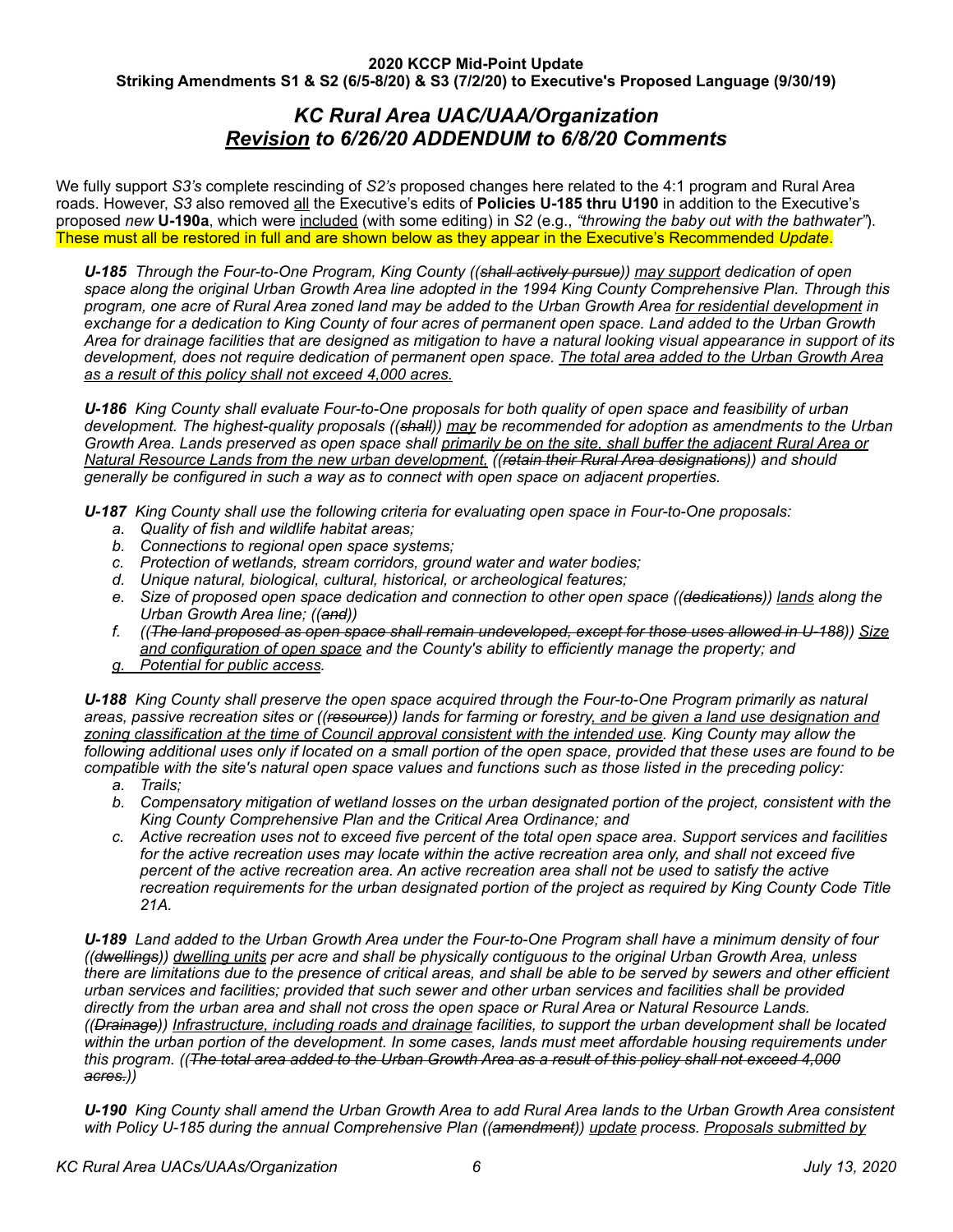*property owners shall be initiated through the Comprehensive Plan Docket process. Open space dedication shall occur at final formal plat recording. If the applicant decides not to pursue urban development or fails to record the final plat prior to expiration of preliminary plat approval, the urban properties shall be restored to a Rural Area land use designation and associated zoning during the next ((annual review)) midpoint or eight-year update of the King County Comprehensive Plan.* 

*U-190a For Four-to-One proposals adjacent to an incorporated area, approval of a Four- to-One proposal shall require:* 

- *a. development shall only occur after the site has been annexed to the adjacent city or town; and*
- *b. establishment of an interlocal agreement between King County and the adjacent jurisdiction that identifies conditions for site development that are consistent with the Four-to-One program requirements and goals.*

The King County Council must restore the Executive's edits (embodied in part of *S2* with some edits) to Policies **U-185 thru U-190**, plus his *new* Policy **U-190a**.

### <span id="page-6-0"></span>Chapter 3: Rural Areas and Natural Resource Lands

#### **Transfer of Development Rights**

The Transfer of Development Rights (TDR) Program is intended to preserve land and direct growth away from the County's Rural Area and Resource lands into the Urban Growth Area. The TDR program's original purpose was to use it as a tool to, on the one hand, benefit the rural area—by minimizing impacts through urban expansion and preserving/ creating rural open space, while providing incentives to better meet the GMA goal of infilling *existing* urban lands prior to modifying the UGA to incorporate more rural lands. Unfortunately, the proposed changes shown in SECTION 70 of the Ordinance include removing the preservation of "*urban separators"*:

*SECTION 70. Ordinance 13274, Section 1, as amended, and K.C.C. 21A.37.010 are hereby amended to read as follows:* 

*A. The purpose of the transfer of development rights program is to transfer residential density from eligible sending sites to eligible receiving sites through a voluntary process that permanently preserves urban, rural((,)) and resource ((and urban separator)) lands that provide a public benefit. The TDR provisions are intended to supplement land use regulations, resource protection efforts and open space acquisition programs and to encourage increased residential development density or increased commercial square footage, especially inside cities, where it can best be accommodated with the least impacts on the natural environment and public services by:* 

- *1. Providing an effective and predictable incentive process for property owners of rural, resource and urban separator land to preserve lands with a public benefit as described in K.C.C. 21A.37.020; and*
- *2. Providing an efficient and streamlined administrative review system to ensure that transfers of development rights to receiving sites are evaluated in a timely way and balanced with other county goals and policies, and are adjusted to the specific conditions of each receiving site.*

We should continue to preserve *urban separators* as one of the a fundamental purposes of the TDR Program. The purpose of *urban separators* is to have a zone of land between incorporated cities that have characteristics of rural areas, and improved protections of critical areas (e.g., steep slopes, streams, wetlands, etc.) so as to create distinct breaks between these areas.

Curiously, we do not see such a change in the three TDR-related Policies (**R-316**, **R-317**, and **R-323**) proposed to be changed.

We call on the Council to restore the *"urban separator"* language in SECTION 70.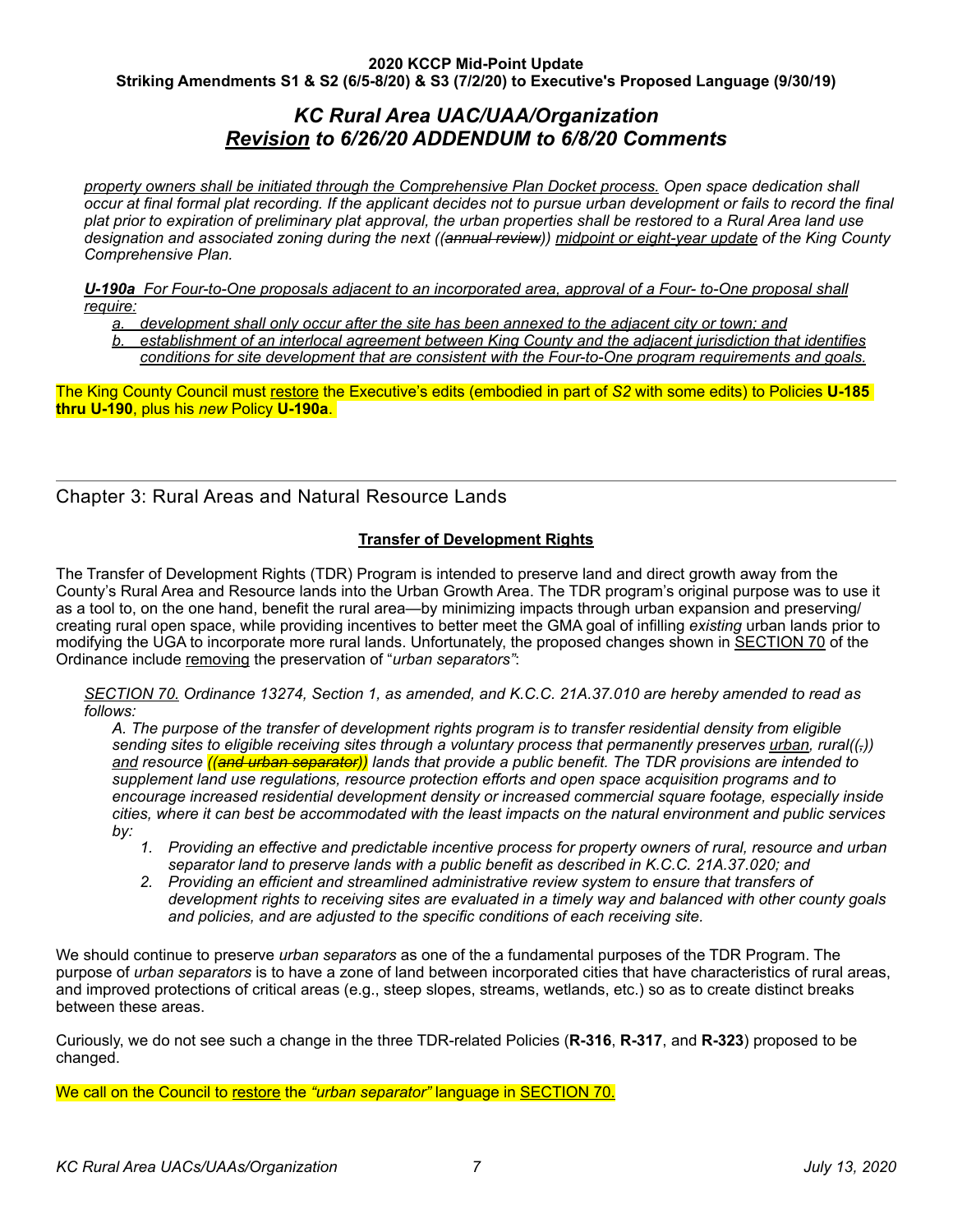#### **Non-Resource Industrial Uses in the Rural Area**

The July 6 *Updated SEPA Addendum* describes (see p. 10) the extent of the proposed *S3* (see below). We support this finding and implore the Council to not change the related Policies described herein (see further below) to allow *"new (industrial) sites anywhere in the Rural Area geography that meet"* newly defined *"criteria."*

*"Striker 3 contains text and policy changes related to Non-Resource Industrial Uses in the Rural Area. Text and policies are changed from stating that there are three sites to stating that the three named sites are only examples. Policy changes allow sites to be zoned Industrial if they have "long been used" for "comparable purposes with similar impacts" to industrial uses. The geographic area to which new sites could be created (and were created in 2008) had been those areas adjacent to State Route 169. This condition is removed in Striker 3, allowing new sites anywhere in the Rural Area geography that meet the above-mentioned criteria. Policy requiring some sites with existing industrial uses to retain Rural Area zoning is replaced with text encouraging the sites not be rezoned to Industrial."* 

We strongly agree with the *Updated SEPA Addendum* that there could be *"significant adverse impacts"* specifically because of proposed changes in language contained in *S3*: (1) Change from stating there are three sites to stating the three named sites simply as examples and (2) Change to allow sites to be zoned Industrial if they have *"long been used"* for *"comparable purposes with similar impacts"* to industrial. These are last-minute changes that clearly have not been well thought out, nor vetted and have no place in the *Update*. They would allow new sites to be added during any annual update and allow them to be located anywhere in the Rural Area.

We **strongly support** the following excerpt from the July 6 *Updated SEPA Addendum* that acknowledges there are significant adverse effects from the proposed *S2* to Policies **R-512 -- R-515**:

*"Conditions for Mitigation. The impacts from the Non-Resource Industrial Uses in the Rural Area amendments in Striker 3 have the potential for significant adverse environmental impacts that fall outside of the range of previous environmental review. Previous environmental analysis were based on a limited set of defined sites; in contrast, the 2020 language allows for designation on numerous sites that have not been identified or studied. At issue is the broad nature of the language. To remain within the range of past environmental reviews, the language would need to be revised to narrow the scope and effect of the amendments or an Area Study be conducted on a broader set of sites in a future Comprehensive Plan update. If the complete set of new sites is allowed, then supplemental environmental review is required."*

To emphasize these issues, we re-iterate what we provided in our June 26 **ADDENDUM** in the following:

The SEPA review in its third bullet point under *"Proposal"* states our highlighting):

*• Amends policy to clarify where and when industrial zoned parcels and uses can be sited in the Rural Area. These amendments do not create any new industrial sites in the Rural Area. These are primarily technical changes to clarify the existing intent."*

*S1*, which stated: *"Modifies policies so that new Industrial zoned property would not be permitted in the rural area;"* is consistent with the *SEPA* review's words highlighted above: *"These amendments do not create any new industrial sites in the Rural Area."* However, *S2*, which stated: *"Modifies Policy R-512 to limit new industrial-zoned lands to existing sites or those that have long been used for industrial or comparable purposes with similar impacts."* is completely inconsistent with that *SEPA* review.

Further, when looking at *S2* details (released June 5) changes are proposed to key policies as described in the following:

#### *Policy R-512*

Policy **R-512** is proposed to be changed as follows:

*"((The creation of new)) Industrial-zoned lands in the Rural Area shall be limited to existing sites or those that have long been used for industrial or comparable purposes with similar impacts, ((do not have potential for conversion to residential use due to a historic designation and that may be accessed directly from State Route 169)) in order to*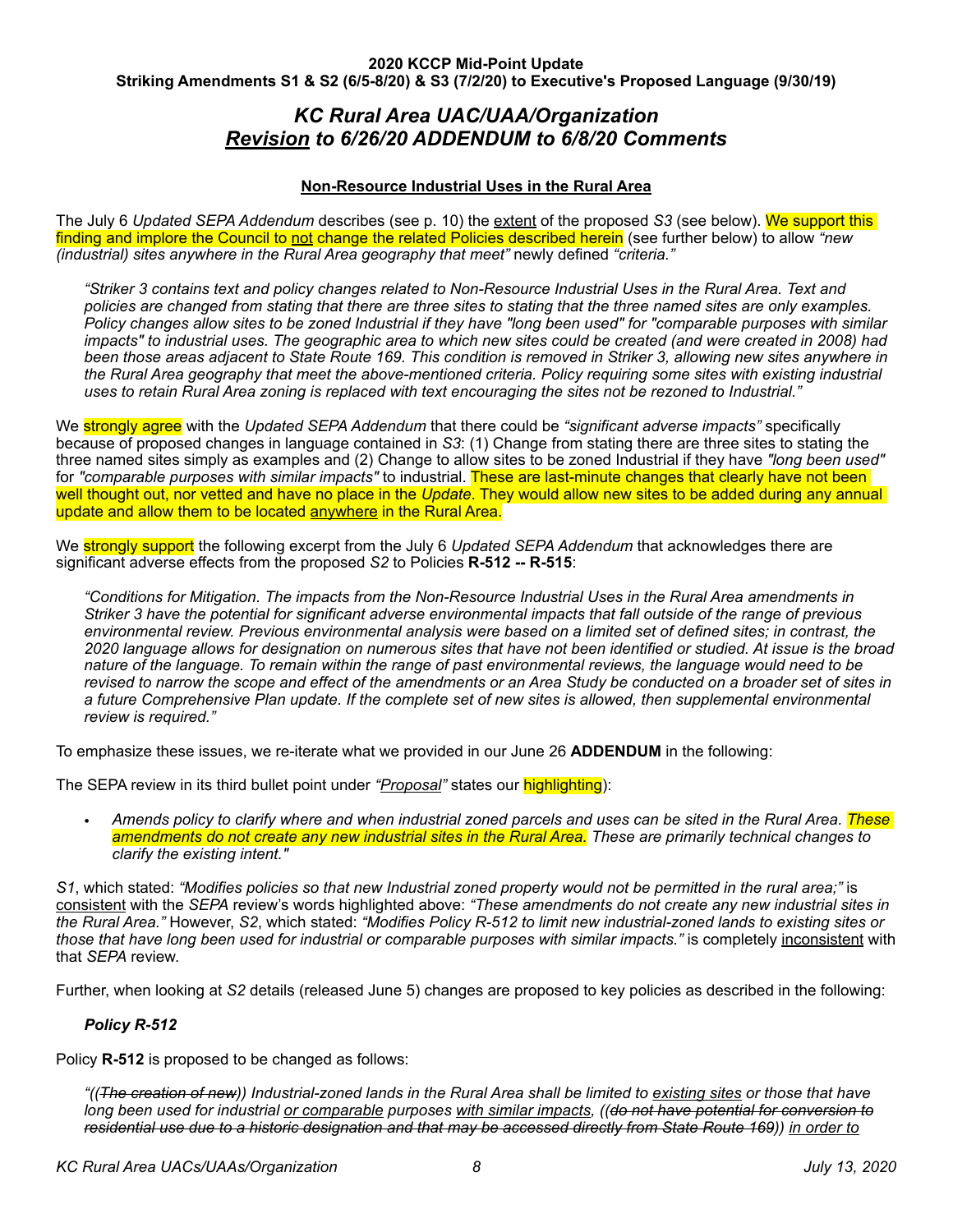## *KC Rural Area UAC/UAA/Organization Revision to 6/26/20 ADDENDUM to 6/8/20 Comments*

*reduce pressure for growth, limit impacts on nearby natural resources and functions, and avoid the need for infrastructure extensions. Existing industrial uses in the Rural Area zone that do not qualify to be zoned Industrial may continue if they are permitted uses or legal, nonconforming uses."*

The proposed changes above *expand* the purposes for which Industrial zoning would be allowed by stating: *"industrial or comparable purposes with similar impacts."* We believe the King County Council's proposed changes to Policy **R-512** open the door to almost *anything* based on one's interpretation of the words *"comparable"* and *"similar."*

Our **Joint Comments** (submitted on June 8) under *"Non-Resource Industrial Uses in the Rural Area"* section made it clear that: *"Industrial-zoned parcels (beyond the three existing I-zoned parcels) have no place in the Rural Area; nor do industrial-scaled facilities."* 

The King County Council must address these inconsistencies with the SEPA review by removing *S2* proposed words we identify above. This would result in the following for Policy **R-512**:

"*((The creation of new)) Industrial-zoned lands in the Rural Area shall be limited to those that have long been used for industrial purposes, ((do not have potential for conversion to residential use due to a historic designation and that may be accessed directly from State Route 169)) in order to reduce pressure for growth, limit impacts on nearby natural resources and functions, and avoid the need for infrastructure extensions. Existing industrial uses in the Rural Area zone that do not qualify to be zoned Industrial may continue if they are permitted uses or legal, nonconforming uses."*

#### *Policy R-513*

Policy **R-513** is proposed to be changed as follows:

*"Rural Public Infrastructure Maintenance Facilities((,)) and agriculture and forestry product processing should be allowed in the Rural Area. ((Other new industrial uses in the Rural Area shall be permitted only in Rural Towns and in the designated industrial area adjacent to the Rural Neighborhood Commercial Center of Preston.))"*

We tend to agree with the February 12, 2020, Staff report to the King County Council's Mobility and Environment Committee: "…*removal of this sentence could effectuate a different policy direction.*" Has the King County Council explored the legal ramifications and on-the-ground impacts of such a change? Our reading of such a change is that it opens up the Rural Area to new Industrial uses.

Please recall the language that first was enacted as part of the *2000 KCCP Update* and designated as Policy **R-412** (which subsequently became **R-513**) was:

*"New industrial uses in the Rural Area shall be permitted only in Rural Towns and in the designated industrial area adjacent to the Rural Neighborhood of Preston."*

Also recall that the Goodnight property on SR-169 was not rezoned until 2008 in order to accommodate Sunset Materials —a recycling operation on that site. Former Policy **R-412** (quoted above) was, at that time, amended to read as follows (which is the *existing* language of **R-513**):

*"Rural Public Infrastructure Maintenance Facilities, and agriculture and forestry product processing should be allowed in the Rural Area. Other new industrial uses in the Rural Area shall be permitted only in Rural Towns and in the designated industrial area adjacent to the Rural Neighborhood Commercial Center of Preston."*

So, at the time the subject property was rezoned by the Council to Industrial, the Council also amended and adopted Policy **R-513**—which has the effect of limiting new *"industrial uses"* in the Rural Area—a new *"use"* is a proposed project that was not vested at the time the *2008 KCCP Update* was enacted. There was a good reason for the Council to adopt this policy in 2008 as it did so in recognition that Sunset Materials and the site rezone was a very special and limited circumstance—and new industrial uses in the Rural Area would necessarily be restricted to Rural Towns and the Preston area. This Policy did not restrict in any way the siting of new industrial uses in the UGA portion of unincorporated King County.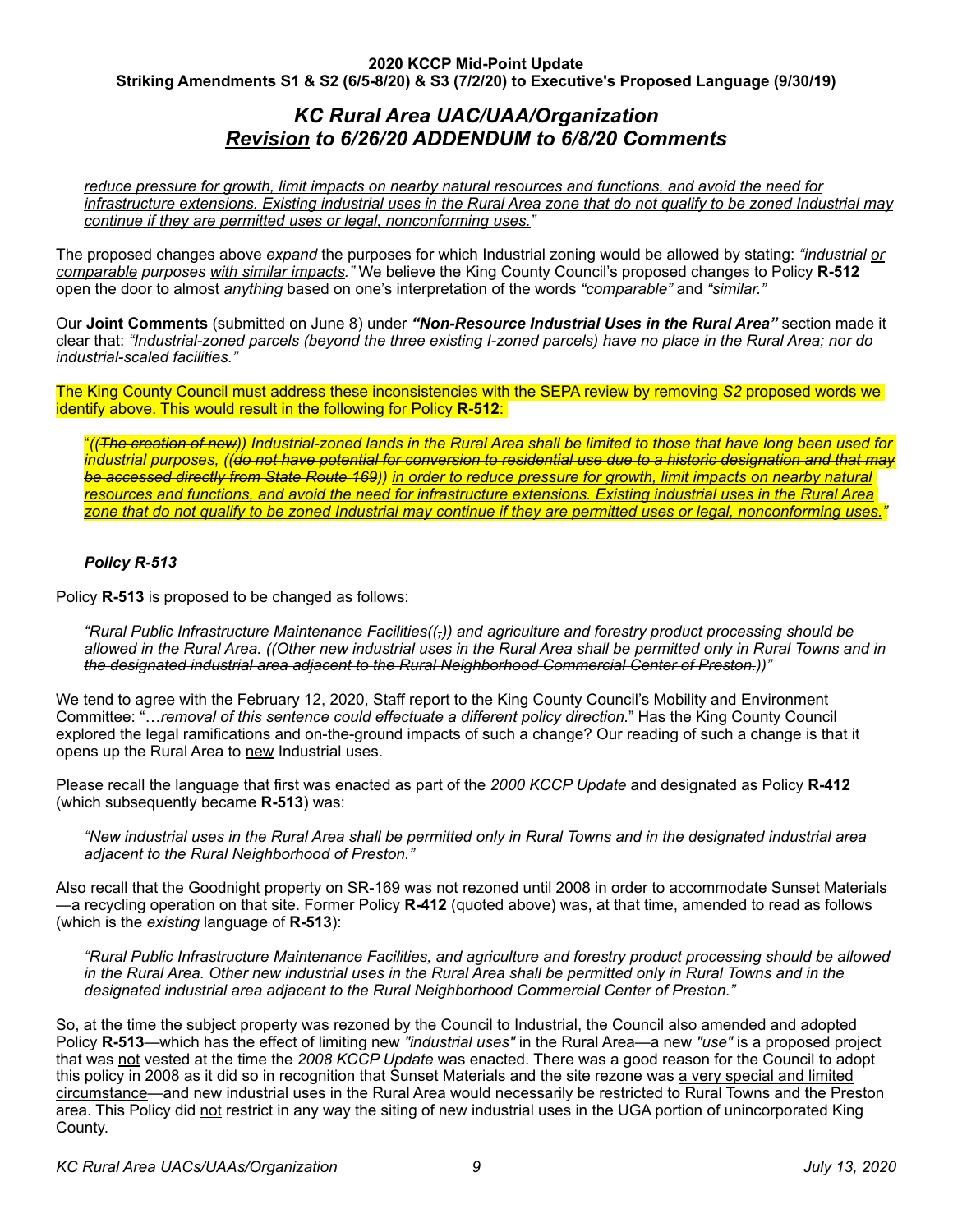There was no *"mistake"* or error in the adoption of Policy **R-513**—and former Policy **R-412**. It is the law that the County's Zoning Code must be consistent with and implement this KCCP Policy. Accordingly, any changes that are to be made must necessarily be to *amend* the Zoning Code to be *consistent* with this current Policy. Clearly, the County is making every effort to legitimize the siting of the Lakeside Asphalt Facility on the SR-169 property—which is contrary to the State's Growth Management Act and adopted Rules thereunder.

The King County Council must address such ramifications and we strongly recommend it retain the *existing* language of Policy **R-513**.

#### *Policy R-515*

Policy **R-515** is proposed to be eliminated in its entirety:

*((Existing industrial uses in the Rural Area outside of Rural Towns, the industrial area on the King County-designated historic site along State Route 169 or the designated industrial area adjacent to the Rural Neighborhood Commercial Center of Preston shall be zoned rural residential but may continue if they qualify as legal, nonconforming uses.))*

However, eliminating Policy **R-515** is inconsistent with the following (our *emphases*):

**WA State RCW 36.70A.011**: "*The legislature finds that this chapter is intended to recognize the importance of rural lands and rural character to Washington's economy, its people, and its environment, while respecting regional differences. Rural lands and rural-based economies enhance the economic desirability of the state, help to preserve traditional economic activities, and contribute to the state's overall quality of life. . . . [T]he legislature finds that in defining its rural element under RCW 36.70A.070(5), a county should foster land use patterns and develop a local vision of rural character that will: Help preserve rural-based economies and traditional rural lifestyles; encourage the economic prosperity of rural residents; foster opportunities for small-scale, rural-based employment and self-employment; permit the operation of rural-based agricultural, commercial, recreational, and tourist businesses that are consistent with existing and planned land use patterns; be compatible with the use of the land by wildlife and for fish and wildlife habitat; foster the private stewardship of the land and preservation of open space; and enhance the rural sense of community and quality of life."*

**King County Comprehensive Planning Policy DP-1**: *"All lands within King County are designated as: Urban land*  within the Urban Growth Area, where new growth is focused and accommodated; **Rural land, where farming,** *forestry, and other resource uses are protected, and very low-density residential uses, and small-scale nonresidential uses are allowed; or Resource land, where permanent regionally significant agricultural, forestry, and mining lands are preserved."* 

**King County Executive's Recommended Plan**: *"Based on data from 2006 through 2011, the 2014 Buildable Lands Report evaluated the actual housing constructed, densities of new residential development, and the amount of actual land developed for commercial and industrial uses within the Urban Growth Area. Based on that data, it projected that there is a sufficient amount of land within the Urban Growth Area to accommodate housing, commercial and industrial uses through 2031 and beyond. Additional discussion and policies can be found in Chapter 12, Implementation, Amendments and Evaluation."*

The King County Council must address these in consistencies by fully retaining the *existing* Policy **R-515**.

#### In summary:

1. The premise that the Comprehensive Plan must be amended to conform with the King County Code (Development Regulations) is clearly erroneous. This is yet another reason why the King County Council should not enact proposed *S2* changes to Policies **R-512**, **R-513**, and **R-515**. These Policies have been in effect for many years and it is the law that the King County Code must be consistent with and implement these Policies, not vice versa—it is not the Code that drives the Plan Policies, rather it is the Plan Policies that drive the Code to be consistent with and conform thereto.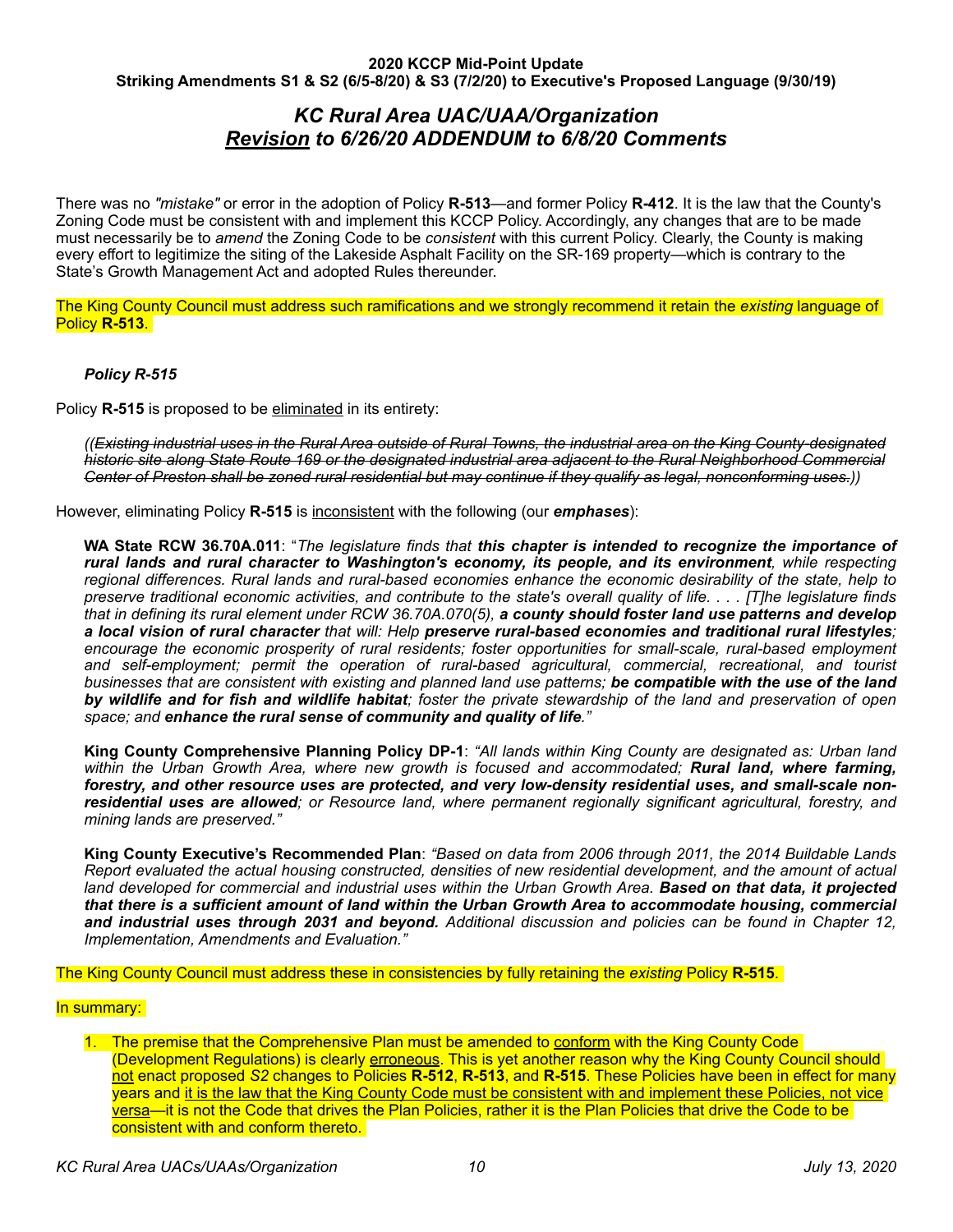- 2. It is neither illegal, nor contrary to the State's Growth Management Act, for Comprehensive Plan Policies to direct certain land uses to particular areas of the County so as to be compatible with surrounding land uses—especially in the Rural Area (see **RCW 36.70A. 011** cited above).
- The Comprehensive Plan Policies, as presently written and long adopted, do not in any way prohibit industrial uses in the Rural Area; moreover, there are ample areas in the County's Urban Growth Area to accommodate any and all forms of industrial uses that would be forced upon the Rural Area under proposed *S2* Policy changes.

### **Agricultural Production Districts (APDs)**

In our June 8 Joint Comments we detailed our opposition to the proposed changes here and to modification to Policy Policy **R-656a** to allow the County to approve alternative mitigation for loss of APD land. The effect of adopting these changes would be to facilitate a loss of high-quality *"designated agriculture resource"* land and cherished open spaces that are closest to our Urban fringes. Not only would farm acreage be transferred to far-flung corners of King County, but the resulting speculation-driven increase in prices for farmland adjacent to our UGBs would make it impossible for new farmers to justify a business plan. We do not support any proposal that allows for a net loss of acreage in any individual APD. No Farmers = No Farming = No Farms.

#### **Code Study 4: Organics Composting Regulations**

We do not agree with the Executive's basic premise to assume "materials processing facility definition would apply to new *organics composting facilities"* and, thus, believe the Code Study was flawed. Allowing more industrial-scale facilities that *pretend* to be composting facilities to go uncontrolled in the Rural Area is inexcusable. We all need to be held accountable for the damage and disappearance of local habitat and clean water in the local rivers, particularly those that the endangered salmonoids depend on for life. Further, we believe the *existing* King County Code (21A.06.742) that allows industrial-scale operations, such as *"materials processing facilities,"* in the Rural Area, is flawed. We do not want to see any industrial-scale operations, such as industrial-scale farming or industrial-scale livestock operations located or allowed in the Rural Area. **Industrial-scale facilities simply do not belong in the Rural Area.** 

### <span id="page-10-0"></span>Chapter 5: Environment

In Attachment A, **p. 44, lines 1127-8**: "((The Partnership anticipates updating the Action Agenda again in 2018.))" This should be retained and the year for next update should be included.

In Attachment A, **p. 44 line 1145**: Policy **E-215bb** — *"based on best available information,"* we again stress that the word *"science"* should not be replaced with the word *"information." "Information"* is a vague word that could include anything including *"hearsay."* We must base decisions on science—facts and data—in order to develop regulations that will meaningfully accomplish the stated goals.

#### In Attachment A, **p. 45 lines 1159-1162**: Policy **E-420** —

*"King County should incorporate climate change projections into new species protection plans, and shall revise older species protection plans when feasible or when conducting ((regular plan)) eight-year updates to incorporate projected impacts from climate change."* 

Annual Plan updates must include climate change assessments. Eight years is an eternity in terms of impacts being wrought by human-accelerated climate change to our shared environment.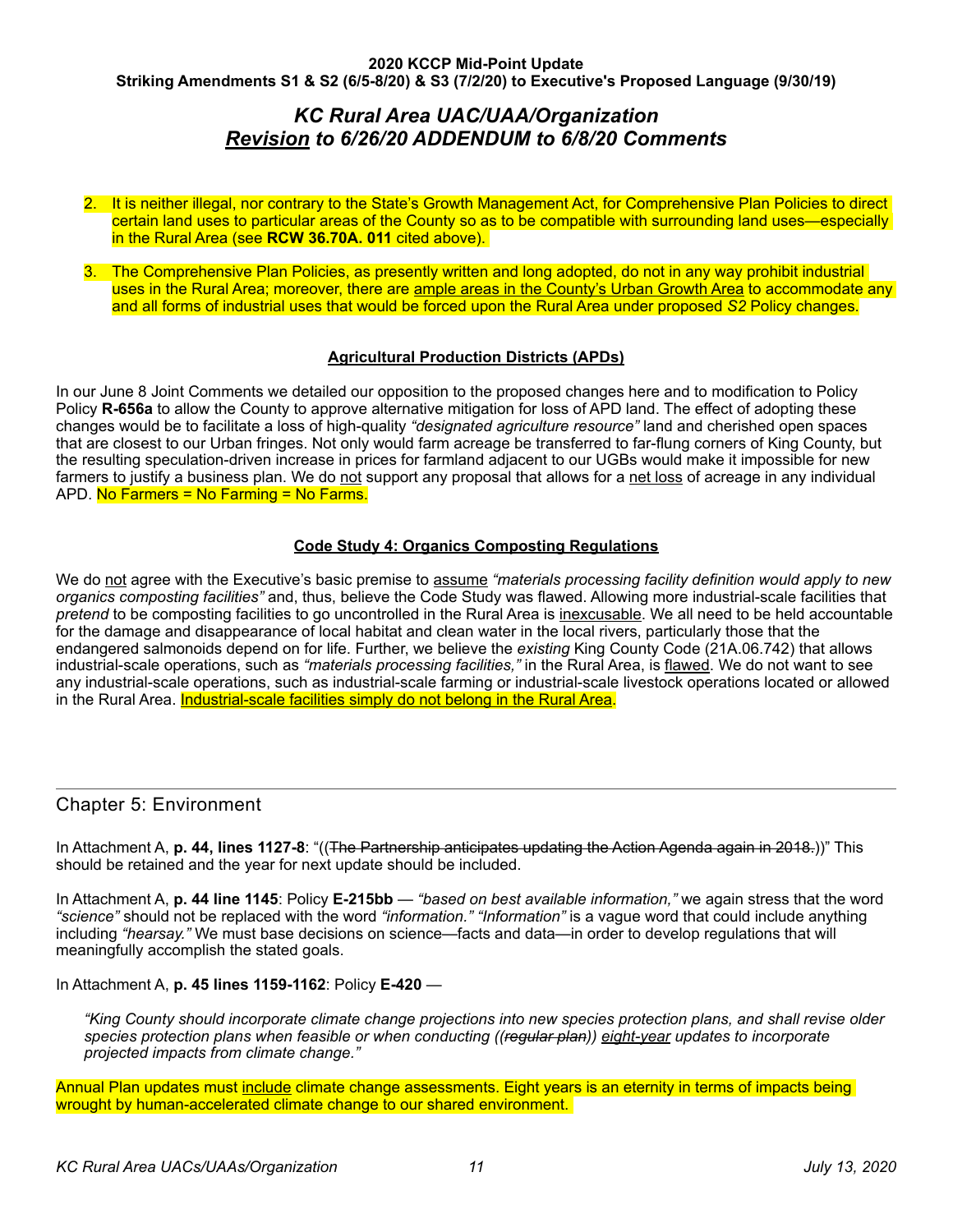### <span id="page-11-0"></span>Chapter 8: Transportation

We must re-iterate our concerns expressed in our June 8 **Joint Comments** on *Pathways/Sidewalks in Rural Area*. *S1*  adds safe routes to schools as a criteria for sidewalks in the rural area as follows: *"Adds lead-in text that addresses provision of sidewalks in the rural area to address safety or high use issues when other walkway alternatives would not be as effective, and for safe routes to schools."* 

We strongly oppose this proposed new language, if it allows for urban-style infrastructure to extend into the Rural Area. This could be a big problem in trying to contain the spread of Urban activities into the Rural Area such as the rogue wine bars and pubs and event centers that have caused so much trouble just outside of Woodinville. While the Growth Management Hearings Board (GMHB) recently invalidated the County's Adult Beverage Ordinance (ABO) that sought to legalize such urban activities in the Rural Area, the problem of tamping down such capers is far from over and allowing formal sidewalks into such areas would only make the matter worse. Existing provisions allow for *"soft trails"* in the RA and A zones and these currently are used extensively to good effect. We believe that *"Sidewalks for Schools"* is both misleading and distracting.

In 2011-2012 the *School Siting Task Force* (several members from our organizations served on the task force) was successful in finding agreement between school districts, cities, rural area, and the county that new schools serving primarily urban populations should be sited *inside* the UGA. The non-conforming schools already sited in the Rural Area have long-since established protocols to accommodate their access needs. We do not know of any existing schools in the Rural Area requiring or asking for *"sidewalks to schools."*

### <span id="page-11-1"></span>Chapter 12: Implementation, Amendments and Evaluation

We support amending policies for future KCCP mid-point updates to consider a smaller range of changes established through a scope of work.

A clarification question: Is the Rural Area meant to be included in the *"unincorporated King County"* in the following Action:

*Action 6: Alternative Housing Demonstration Project. There is considerable interest to explore temporary and permanent alternative housing models to address the issues of homelessness and affordable housing in the Puget Sound region. King County is currently exploring microhousing pilot projects across the region that can inform a larger demonstration project under King County Code on alternative housing models in unincorporated King County.* 

If so, we call on the Council to correct this and use the phrase *"urban unincorporated King County"* instead.

Adding to our confusion was a SEPA Non-Project-Action Determination of Non-Significance (DNS) issued on May 1, 2020, that stated: *"Proposed Ordinance 2020-0032 [Alternative Housing Demonstration Project] would allow a development project for two microhousing developments, one in White Center and one in the Vashon Rural Town."*

## <span id="page-11-2"></span>**King County Code**

<span id="page-11-3"></span>21A.08.080: Permitted Uses/Manufacturing Land Uses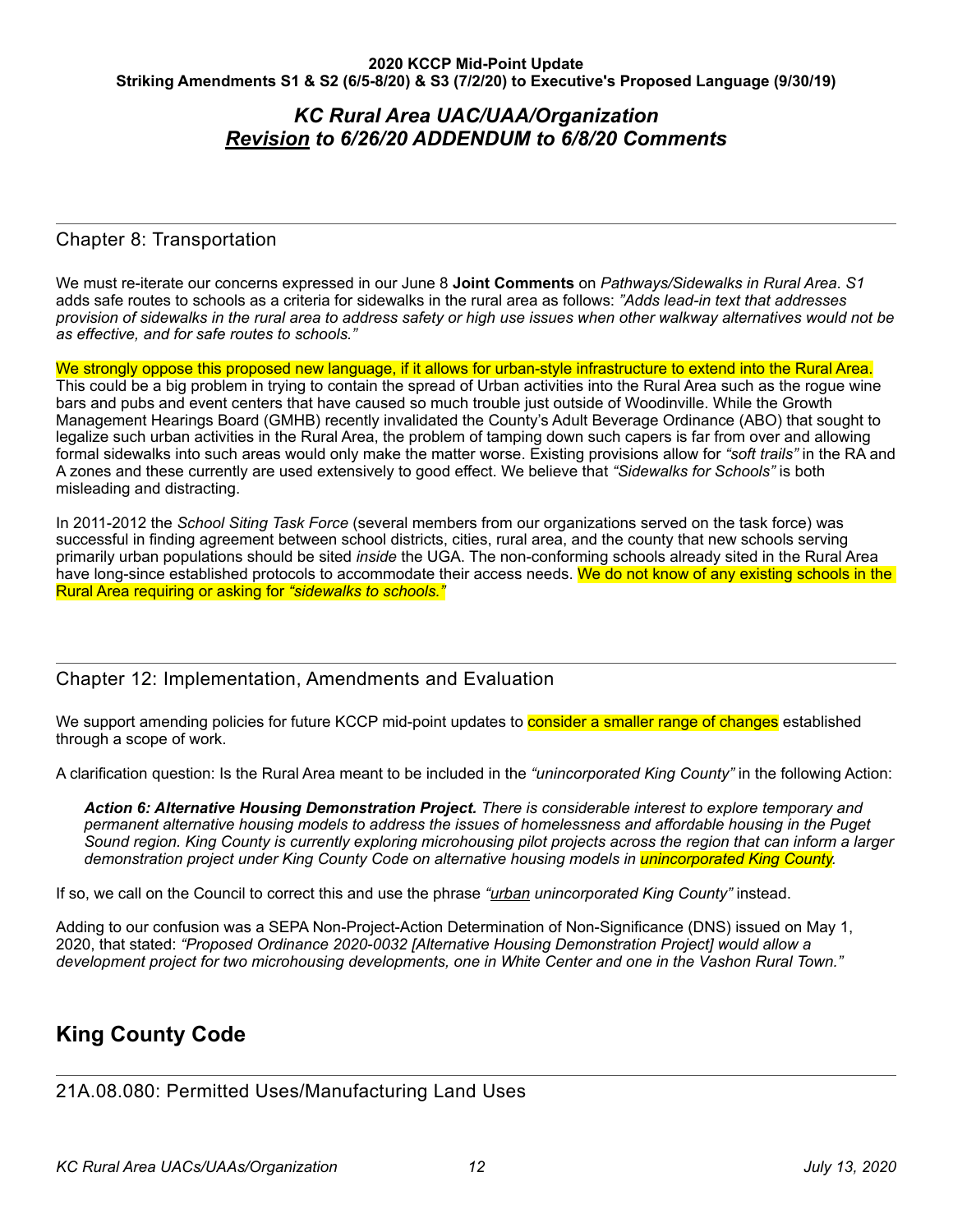## *KC Rural Area UAC/UAA/Organization Revision to 6/26/20 ADDENDUM to 6/8/20 Comments*

In Friends of Sammamish Valley (FoSV), et.al. vs. King County, the Growth Management Hearings Board (GMHB) **No. 20-3-004cGMHB Order** rejected as noncompliant Code amendments adopted in King County Ordinance 19030—the Winery/Brewery/Distillery Ordinance—due to gross deficiencies under the State Environmental Policy Act (SEPA) and in meeting Growth Management Act (GMA) requirements.

The GMHB May 26, 2020 Order did not just hold noncompliant Ordinance 19030 provisions subject to GMHB jurisdiction, it also took the additional step of *invalidating* them due to their pronounced violations, and set a schedule for County compliance. Whether the steps barely begun by the County will ultimately prove sufficient to establish compliance with SEPA and the GMA remains to be seen.

However, as of now, there is no lawful basis under SEPA or the GMA for the County to *adopt* or *re-adopt* those provisions into its *KCCP Update* or Code. Yet, that is effectively what the proposed *Update* appears to do in renumbered *SECTION 43*. These proposed provisions must be stricken and the proposed *re-adoption* dropped until, if, and when the requirements of the GMHB Order and invalidation have been satisfied. Consequently, we urge the County to remove the zoning code changes in *"21A.08 Permitted Uses"* related to Invalidated Ordinance 19030 and reinstate the pre-existing provisions.

## <span id="page-12-0"></span>**Technical Appendices**

### <span id="page-12-1"></span>Appendix C: Transportation and C1: Transportation Needs Report

Both the *Updated SEPA Addendum* and the *SEPA Addendum* dwell primarily on the *"technical revisions"* or word changes due to reorganization of county departments, and fails to recognize many adverse traffic impacts due to growth, fails to mitigate such impacts, and, thereby, perpetuates the illusion that the Comprehensive Plan meets the requirements of the State's Growth Management Act (GMA) to anticipate and provide for the impacts of growth. We expect this to be the case since it basically is administrative in nature and anticipates future project-level environmental review:

*"The updates to appendix C1 reflect completed capital projects as well as current technical information regarding traffic safety, asset condition, regulatory requirements, community needs, and local-regional considerations. Projects, programs, and investments that come from this appendix will need funding and, if secured, will go through project level environmental review at the time of consideration at the project level. The changes are technical in nature and are anticipated to have no probable significant adverse environmental impacts. Future project-level environmental reviews will be conducted when and if projects move towards implementation."* 

While we understand that position and the future environmental analyses required, we must reiterate that *S2* contains no information addressing such deficiencies and, therefore, it itself perpetuates the *Update's* inadequacy when it comes to meeting GMA requirements. For example:

- The Appendix C *Figure 1 (map)* displays forecast travel volumes for 2031 on a small selection of state highways and *Figure 2 (map)* identifies a subset of those state highway locations that are forecast to be deficient (have demand greater than capacity) in 2031. But nowhere is there any information about existing and future traffic volumes on county roads, which are far more central to the County's responsibilities. Absent such basic traffic volume information there can be no understanding of what traffic issues exist whether present or future.
- The Transportation Needs Report (TNR) of improvements through 2031 based on that forecast predominantly addresses maintenance of physical conditions. The **TNR is largely silent about operational or capacity** improvements to address traffic congestion and safety issues at numerous deficient locations that are well known to residents of the Rural Area and, we believe, have been frequently reported to King County and, thus, are well known to the County's Department of Local Services, Roads Division.
- Despite numerous public concerns, the transportation documents remain silent about the increasing adverse impact of urban traffic commuting between cities via rural roads serving as detour routes around highly congested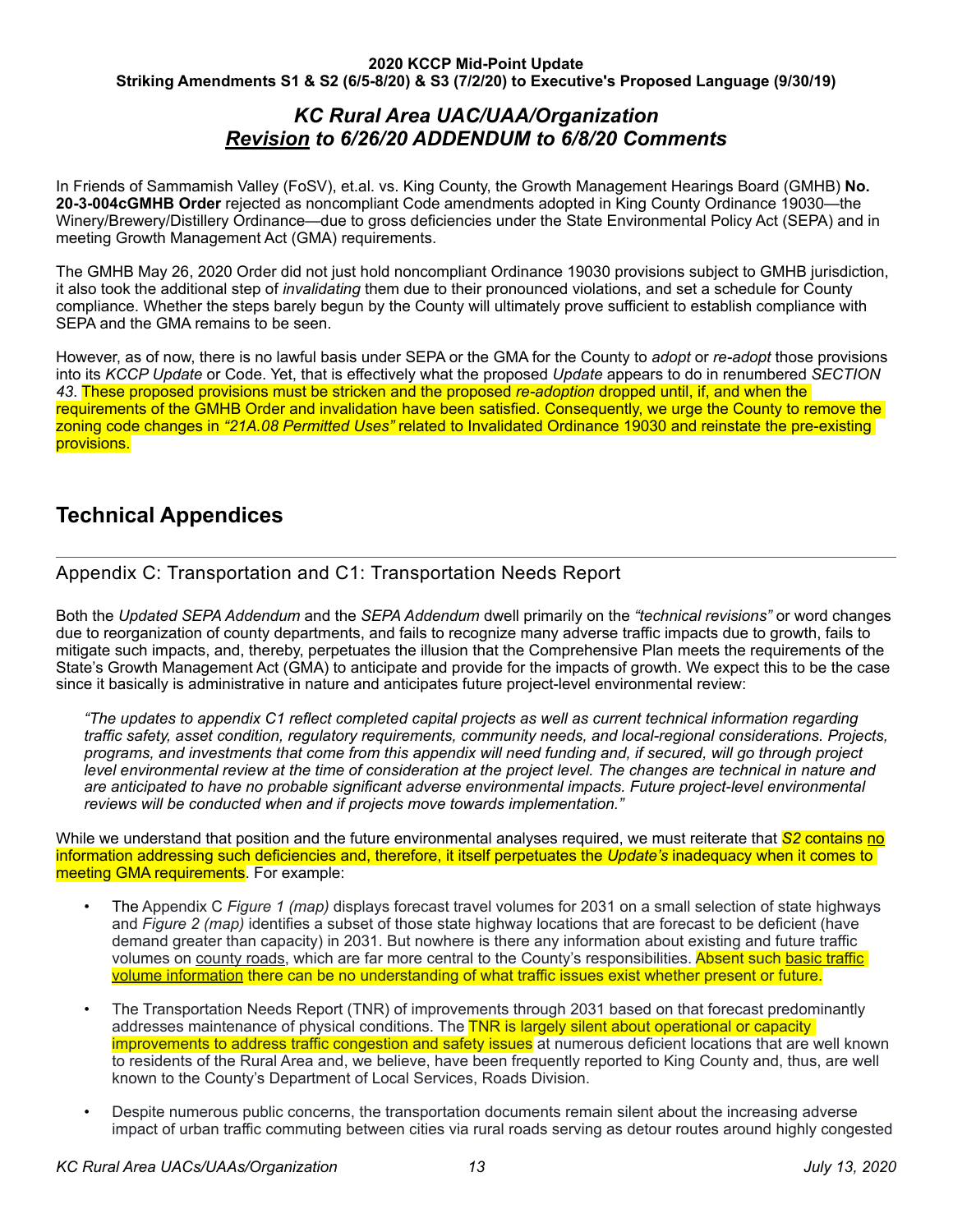## *KC Rural Area UAC/UAA/Organization Revision to 6/26/20 ADDENDUM to 6/8/20 Comments*

state highways. From the traffic data in *Figure 2* showing the most congested state highway corridors, it is easy to surmise that nearby rural county roads would be adversely impacted, yet the documents are silent to this.

- The reporting of future congestion on state highways is incomplete and inconsistent. *Figure 2* appears to say that SR-169 from Renton to Black Diamond will be uncongested in 2031 with the sole exception of the intersection at 196th Ave SE. Yet, nowadays SR-169 is woefully congested and the documents provide no indication of any improvements. All the while, the cities of Maple Valley, Covington, Enumclaw, and Black Diamond (the latter spectacularly so) continue to add population, which inevitably generates more demand to use SR-169. Absent any commitment to add new lanes to SR-169—or perhaps a massive increase in transit service with dedicated HOV lanes—the only alternative for all those new commuters is to use any available county roads. Continued use of rural roads by commuters living in the Urban areas increasingly disturbs the safety, tranquility, and rural quality of life in the affected road corridors—all clearly contrary to County policies and the State's GMA.
- *Figure 2* shows extreme congestion on SR-900, Issaquah-Hobart Road, and SR-18—these are all the routes available to SE King County residents to reach I-90 at Issaquah and to reach points beyond. This example repeats itself throughout the County. Only SR-169 north of Maple Valley appears as a potential alternative, described in *Figure 2* as largely uncongested in contradiction to the everyday experience of commuters today in this corridor and, thus, a woefully out-of-date assessment!
- Although SR-169 through Maple Valley is currently congested, and already forcing commuters to seek alternative routes, there is no discussion of the ongoing increase of traffic on 276<sup>th</sup> Ave SE through rural Hobart, and its continuation southerly through Ravensdale to Black Diamond. Yet, it is well known that when the Landsburg Bridge over the Cedar River was closed for reconstruction in August 2019 (and before the release of the *Transportation Appendix*), traffic volumes dropped over 75% on 276<sup>th</sup> Ave SE through rural Hobart and on Black Diamond-Ravensdale Rd, with a smaller reduction on Lake Retreat-Cumberland Rd connecting to Enumclaw, while traffic congestion on SR-169 through Maple Valley was markedly increased as north-south commuters shifted back to the state highway given no other choices. Again, this example repeats itself throughout the County.
- Several other rural county roads are known to have similar problems of unwanted through-traffic that should be served by state highways. The failure here to identify or evaluate such through-traffic serves only to perpetuate ignorance about this unmitigated impact of growth.
- The traffic forecast conditions in Appendix C were produced by the Puget Sound Regional Council (PSRC) using its regional traffic model. It may seem logical for the County to use the PSRC model on a *technical basis*, but there are unwelcome consequences of great policy importance. PSRC as the regional planning agency under GMA has established a growth target for each city in the county. But, the City of Black Diamond refuses to comply, and is committed to grow far, far beyond the PSRC growth targets by several thousand houses (note that PSRC has only *conditionally* certified the city's *Comprehensive Plan Update* because of this issue, as well as several transportation planning and funding issues). To date the City of Black Diamond has actually approved major developments leading to that outcome that could increase its population by upwards of 20,000 people, with nearly all those with jobs seeking to commute outside the city itself. Further, the City of Black Diamond makes little provision to mitigate traffic or other adverse impacts *outside* the city. Thus, King County's plans for rural southeast King County are woefully behind the reality of Black Diamond's plans, because King County relied on PSRC forecasts based on assigned Growth Targets that exclude Black Diamond's massive growth plans. King County appears unable or unwilling to influence that city's plans, and PSRC lacks statutory authority to impose its view of the future on Black Diamond. Consequently, King County must consider Black Diamond's future plans as significant external facts beyond its control and make plans accordingly, rather than disregard that reality by deferring to the reasoning behind PSRC's traffic models.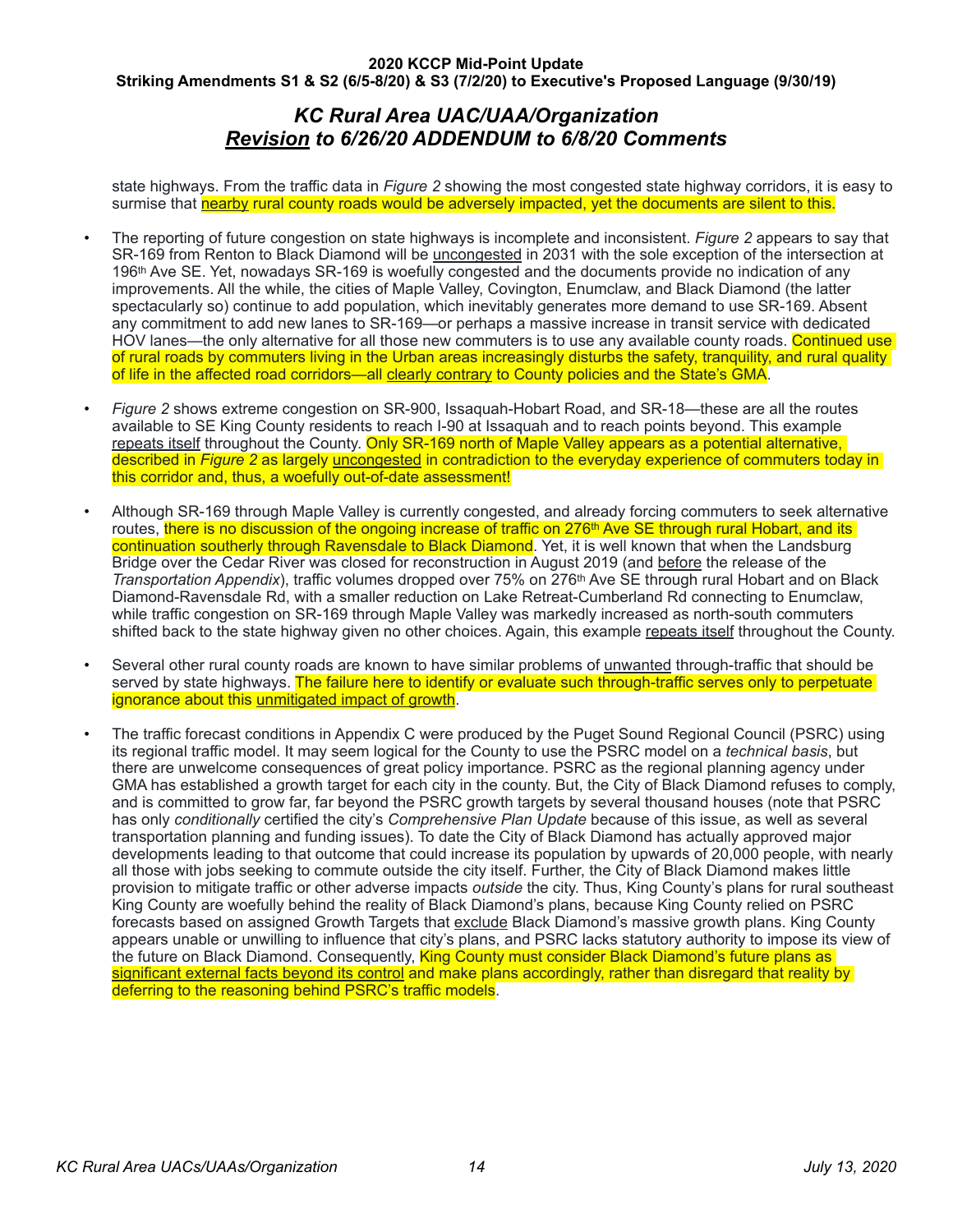## <span id="page-14-0"></span>**Map Amendments**

### <span id="page-14-1"></span>#9—Pacific Raceways Land Use and Zoning

#### **Interrelated Changes**

Three *S3* interrelated changes focus on or cause impacts to the Pacific Raceway site and adjoining properties:

1. Non-resource industrial use policy: This would create a radical change from limiting non-resource industrial uses to three sites in King County's rural area, to simply using the 3 sites as *"examples,"* while allowing industrial uses anywhere in the rural area as long as certain conditions are met. This change, on its own, was determined to be a radical departure from previous KCCP updates. It is also outside the range of State Environmental Policy Act (SEPA) analysis done historically as determined in the July 6 *Updated SEPA Addendum*, which found this change on its own *"required"* additional environmental review prior to adoption. This was, in part, based on the change potentially *adding* another 275 ac of industrial-zoned land to the *existing* 300 ac in the Rural Area—nearly doubling the potential for industrial land use acreage.

2. The p-suffix conditions: This removes the *p-suffix* conditions from both the Pacific Raceways property and 1.6 acres of adjacent rural zoned land, thus upzoning over 330 ac from *I p-suffix*, to outright *Industrial* zoning. This would not be consistent with *existing* KCCP policy. In fact, the proposed change described in 1. above implicitly makes it consistent by changing the underlying policy at the same time.

3. Conservation Easement: This strikes the Conservation Easement that was included in Map Amendment 7, to the 2012 KCCP. In our earlier comments we indicated the Council staff assessment of the history of the adoption of the Conservation Easement in Map Amendment 5, to the 2000 KCCP was in error, which was compounded by a fundamental lack of understanding of the significance and historic context of Map Amendment 7 to the 2012 KCCP. According to the Council summary of the background for *S2*, the Conservation Easement was put in place in 2001 when the 2000 KCCP Update was adopted. That, in fact, never happened and has been an escalating point of contention with the surrounding community for the past 20 years, as clearing, development proposals, and permitting actions continued to accumulate.

#### **Cumulative Impacts**

It must be stressed that the cumulative impact of the first two above-mentioned proposed changes—to non-resource industrial rural land use policy and the industrial rezone—would immediately add 330+ acres of industrial land to the rural area. This change alone, on adoption, would more than double the current industrial zoned acreage in the Rural Area, not counting the *potential* additional 275 ac that could be added in the future, thus creating a total that would more than triple the potential added industrial acreage in the Rural Area. While the July 6 *Updated SEPA Addendum* addressed these as separate impacts, it must be noted these are actually are cumulative impacts that must be subject to cumulative impact analysis prior to adoption.

#### **Conservation Easement**

More on the Conservation Easement is warranted here. This matter came to a head in the lead up to the adoption of an ordinance allowing for a master plan/demonstration project for Pacific Raceways, coupled with a related Map Amendment 7 to the 2012 KCCP. That amendment created a Conservation Easement to mitigate and was adopted as a *precondition* to the included proposal to upzone 1.6 ac of land adjacent to the northwest corner of the property to facilitate the proposed development master plan.

In 2012 Soos Creek Area Response (SCAR) and other community members insisted the 2001 Conservation Easement be included in the mitigation package considered for Map Amendment 7 as a starting point for *any* consideration of an *additional* rezone. SCAR's consultant at the time, Greg Wingard, reviewed the information used in crafting the Conservation Easement as shown in the maps in the amendment with the lead author, King County Department of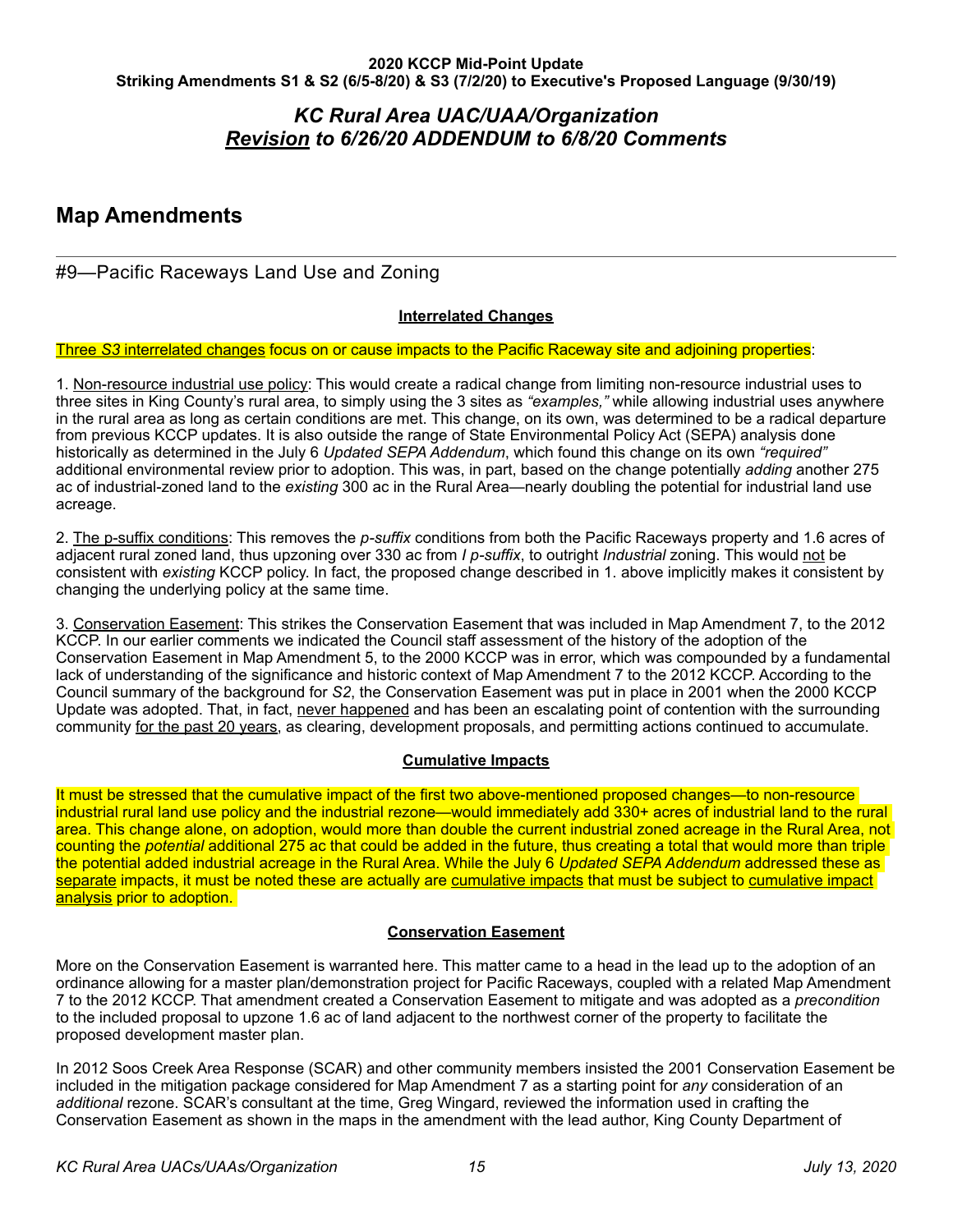## *KC Rural Area UAC/UAA/Organization Revision to 6/26/20 ADDENDUM to 6/8/20 Comments*

permitting and Environmental Review's Paul Reitenbach as it was being developed. As a result, SCAR has first-hand knowledge that the 2012 Map Amendment was crafted, in part, to fulfill the promise made, but never kept in the 2000 KCCP Map Amendment 5—a situation that remains unchanged with the current in-force 2012 Map Amendment 7.

It is important to keep in mind that in both the previously cited 2000 and 2012 KCCP major updates, SEPA analysis, at the time, was based on impacts and mitigation of the proposed rezones, including these two conservation easements, created 12 years apart. Further the 2012 conservation easement was specifically crafted to be a *pre-condition* to the related Rural Area rezone to *I p-suffix* zoning <u>due to the prior failure of the landowner to record the promised conservation easement on</u> the property title in 2001 (or subsequently).

The 2012 KCCP Map Amendment 7, by intent, solved the previous 2000 KCCP Map Amendment 5 problem by making it clear: No conservation easement, No rezone. King County Council attempts to delete the 2012 KCCP Map Amendment 7 conservation easement in this context is particularly egregious, and injurious to the public interest. It would *de facto "gift"* over 40 ac of rezone to Pacific Raceways, while relieving them of any obligation to meet their end of the proposed deal and provide the long promised and never materialized conservation easement(s).

Finally, it is worth noting that, when the 2012 KCCP Map Amendment 7 was written with the specific intent to provide *additional* protection to Soosette Creek over and above the level of protection provided by the Critical Area code, this was agreed to by all involved, including the property owner, who had the option and chose not to appeal Map Amendment 7, as adopted by the Council in 2012.

#### **SEPA Review**

The July 6 *Updated SEPA Addendum* stated in its "Conditions for Mitigation" (our *emphases below*):

*"The impacts from this map amendment in Striker 3 have the potential for significant adverse environmental impacts that fall outside of the range of previous environmental review."* 

In reviewing the *S3* proposed changes the *Updated SEPA Addendum* drew several major conclusions:

1. Change of Land-Use Designation:

*"Changing the land use designation from Rural Area to Industrial would permanently add about 330 new acres of industrial land to the existing supply of about 300 rural industrial acres. This is comparable to adding three Preston Industrial areas. The impact of this is significant and environmental review has not been conducted to assess the impacts of this change on the applicable elements of the environment…."*

#### Such a massive change is unprecedented and should not be contemplated without significant environmental review.

2. Reversion of Zoning:

*"The County, …, did not as a matter of policy determine that the long-term use of the site should be industrial Instead, it determined the long-term use of the site would be a raceway use and, should that use cease, the zoning would revert to RA-5. That determination has been the basis of previous environmental reviews. …, the impact of this is significant and environmental review has not been conducted to assess the impacts of this change on all of the applicable elements of the environment…."* 

Again, such a massive change is unprecedented and should not be contemplated without significant environmental review.

#### 3. Remove Conservation Easement:

*"In the 2000 map amendment for the site, a permanent conservation easement was offered. This easement was never effectuated. In 2012, another map amendment was adopted, and this required the establishment of the permanent conservation easement as a precondition to the map change. This conservation easement was the subject of an Area Study and was extensively analyzed in the 2012 SEPA addendum and included in the 2012*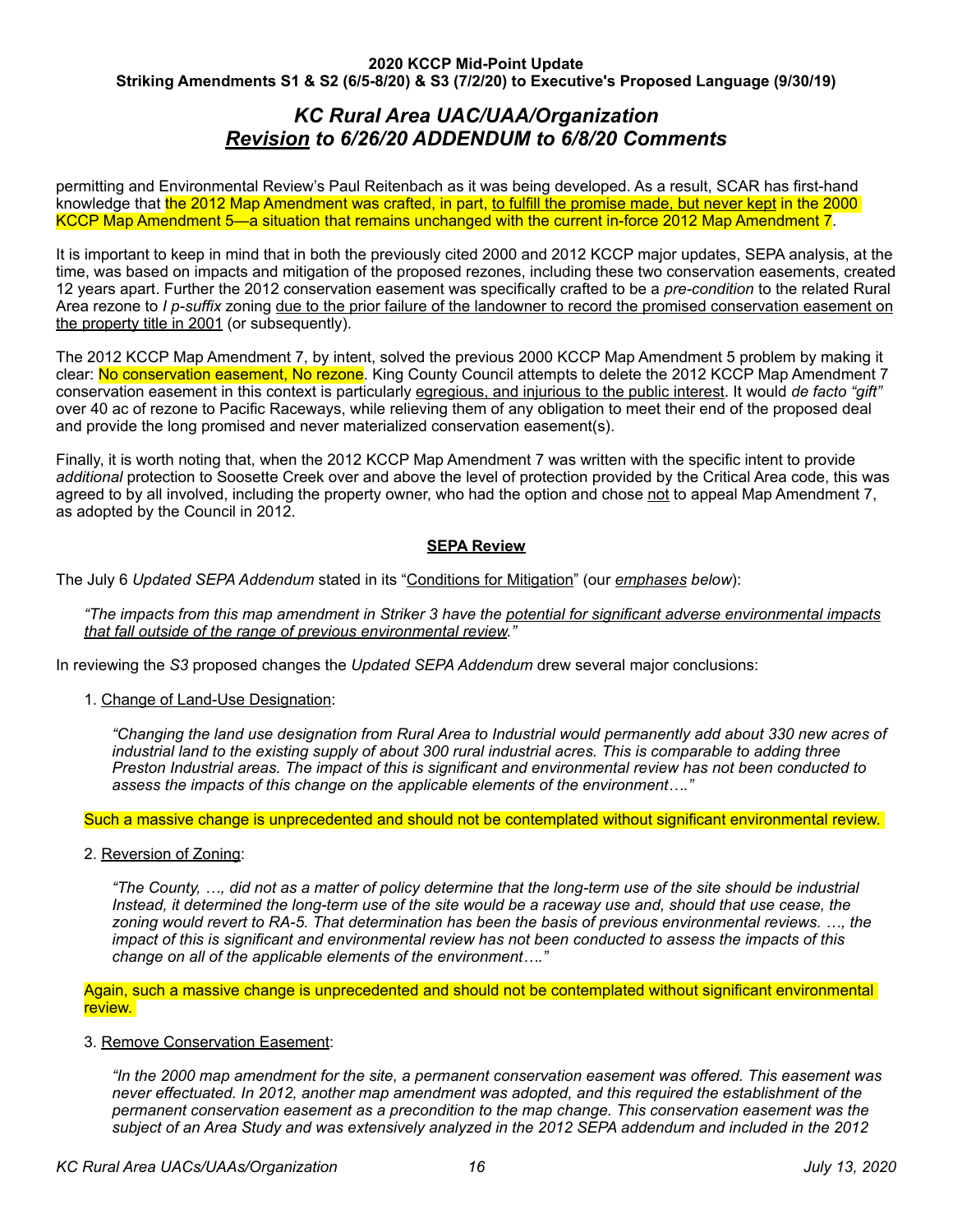## *KC Rural Area UAC/UAA/Organization Revision to 6/26/20 ADDENDUM to 6/8/20 Comments*

*ordinance. Importantly, while the County's critical area regulations protect a substantial portion of the area covered by the easement, the County in 2012 determined that this added layer of permanent rather than regulatory protection was appropriate for mitigating impacts of the rezone."* 

#### It is clear: No conservation easement. No rezone.

#### **History: Where are we and how did we get here?**

There have been serious deficiencies in the SEPA approach at the Pacific Raceways site for decades, which are made substantially worse by the current proposed amendment. On December 24, 1985, the then Department of Planning and Community Development issued a Determination of Significance (DS), requiring an Environmental Impact Statement (EIS) for the proposed construction of an oval track at Seattle International Raceway (now Pacific Raceways). Though that project was not built at the time, that was to be the last time the County required an EIS for any Pacific Raceways proposal to the presently issued permits for site work. This is in spite of multiple expansions of Pacific Raceways operations including multiple tracks, millions of dollars worth of gravel mined, and now major changes to zoning being proposed that have implications for the entire county.

The County has continued to grant permissions and authorities, as well as other benefits on Pacific Raceways with significant environmental impacts from related plans and projects that were done piecemeal, with no consideration, to this day, of the cumulative impacts resulting from approved projects, zoning changes, and decisions.

The proposed amendments strike *Map Amendment 5*, to the 2012 KCCP Major Update, which would eliminate a conservation easement agreed to in exchange for a rezone of 1.6 ac that has not yet been enacted. There was no relevant SEPA analysis of the impacts of that proposal, and due to serious errors and omissions, such analysis would have been seriously flawed even if done. Clearly, we remain perplexed the Council has pushed this amendment out in such a hurry that it failed to get some of the basic facts correct, or missed them altogether. For example, the Council;

- 1. Cannot state a conservation easement for a 40-ac rezone was done, when it wasn't.
- 2. Failed to discern that the 2012 rezone for a 1.6-ac conservation easement had a direct connection to the failure to implement the 2000 conservation easement.
- 3. Didn't recognize that the property impacted by the 2012 proposed rezone had changed ownership from State Roads, to King County Parks for open space/habitat.

Unfortunately, the above-listed compounding failures mean that, even if the Council had taken a hard look at the myriad impacts from its proposal, it would have got that analysis wrong. If the Council wants to continue with these options it should do the work first, adequately notify the public of the facts along with the analysis second, and then talk about taking a vote on it third.

#### **Summary and Conclusions**

*S3's* proposed change of zoning of Pacific Raceways from *"I p-suffix"* to straight *"I"* zoning was presented to the public in a context that made it appear this would *only* impact Pacific Raceways. This is not correct as changing to an *"I p-suffix"* zoned property in the Rural Area would have major implications for the entirety of King County's Rural Area.

The proposal to place *new* industrial zoning in the Rural Area is completely at odds with the entirety of KCCP updates back to 1991, and to the Community Area Plans that preceded them—all of which were specifically designed to not allow for general industrial zoning to be applied, either specific, to Pacific Raceways, or, generally, to be expanded outside of very limited conditions (that, by the way, Pacific Raceways doesn't meet) anywhere in King County's Rural Area.

Since the SEPA review didn't specify what the range of impacts would be from this drastic zoning change—which would impact industrial zoning throughout all rural lands in King County, it incumbent upon the Council to secure such SEPA review through an Environmental Impact Statement (EIS) before making any decisions. Also, consideration of flipping the Pacific Raceways site zoning to outright *"Industrial,"* is about the most major of major changes that could be considered with huge implications for regional (PSRC *VISION 2050*), Countywide Planning Policies (CPPs), and KCCP policies and should only even be considered during the 8-yr Major KCCP Update cycle, when there will be sufficient time to weigh impacts and risks, and apply the necessary level of SEPA review, and adequate public participation.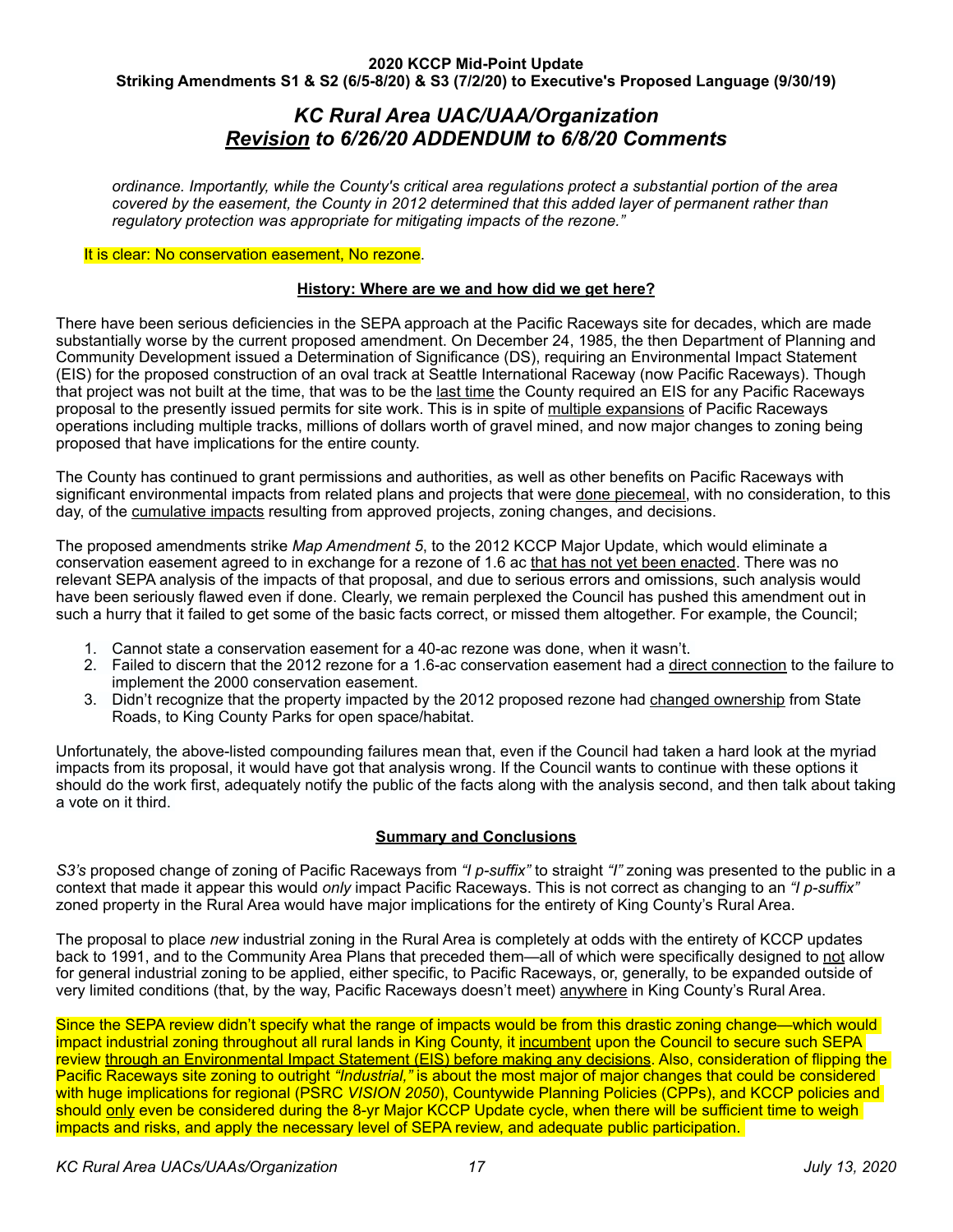## <span id="page-17-0"></span>**Line Amendments**

### <span id="page-17-1"></span>Snoqualmie Interchange

We support a *Study*; however, any outcome of same must be based upon no free upzones, no free additions to the Urban Growth Area (UGA), and only if a Four-to-One (4:1)-like approach or Transfer of Development Rights (TDRs) is used to buy out the existing rights from the Rural Area parcels and leave them in a *"open space"* status. We believe this will be difficult to do at best since the current 4:1 program cannot work for the 15-ac parcels in question, because they do not i n total meet the minimum 20-ac criteria, nor do they abut the *original* 1994 UGA boundary. We do not want to see 4:1 program changed simply to solve the parcels' owner's *"problem"* and, in turn, open the door to similar requests from small cities across the County. We remain concerned for any *unanticipated* private developments adding *new* congestion to the area, an outcome that would thwart the *original* public purpose of the interchange.

In our June 26 **ADDENDUM** we reserved further comment on the *"Finding for 2024 Update"* (i.e., Lambert Amendment— **AMENDMENT TO STRIKING AMENDMENT S2 TO PROPOSED ORDINANCE 2019-0413, VERSION 1**) until full SEPA Review was complete. The *Updated SEPA Addendum* released on July 6 states:

*"While the study, and any potential actions taken as a result of the study may be substantive, inclusion of the intent in the findings of the 2020 update ordinance does not create any binding actions and is not anticipated to have a significant adverse environmental impact."*

While we agree with that assessment, we still stand by our earlier comments provided in our June 26 **ADDENDUM** repented below for convenience of the reader.

The **AMENDMENT** calls for the following to be inserted on page 6, after line 114: a proposal for a study and special consideration for Rural parcels near Snoqualmie *"to consider modifying the land use designation and zoning classification from rural area to an urban-level land use and zoning"* (lines 9 & 10). This proposal and language raise serious concerns and questions. If any additions to the UGA and/or Zoning changes are to be considered that should only be possible under the *existing* 4:1 program. There is no provision in King County policies that would allow rural lands to be added to the UGA and upzoned simply because that would provide a *possible* public benefit. One could easily envision many scenarios where arguments might be made that converting rural lands to urban for a public benefit is justified. And in doing so, it would completely dismantle the State's Growth Management Act (GMA) and all the long-term efforts to protect rural lands King County.

If a study *is* done, then it should be based upon use of the *existing* 4:1 program, not some new approach that may seek to justify conversion and upzoning of rural lands simply to grant a *"private request"* that may result in some undefined *"public benefit."*

Finally, we have some concerns about the process here. One of the major advantages of moving major KCCP Updates to every 8 years was to stabilize Policies and remove work load from citizens and county staff alike. Unfortunately, the Council passed an amendment that allows for changes (not simply map *corrections*, such as relatively *minor line adjustments*) to the Urban Growth Boundary (UGB) during the *mid-point* updates. This results in no real effort saved by the change to 8-yr cycles. This proposed Amendment is an excellent example of what now can routinely be included. We call on the Council to amend the process to disallow such changes to the UGB except during the 8-yr major update cycle.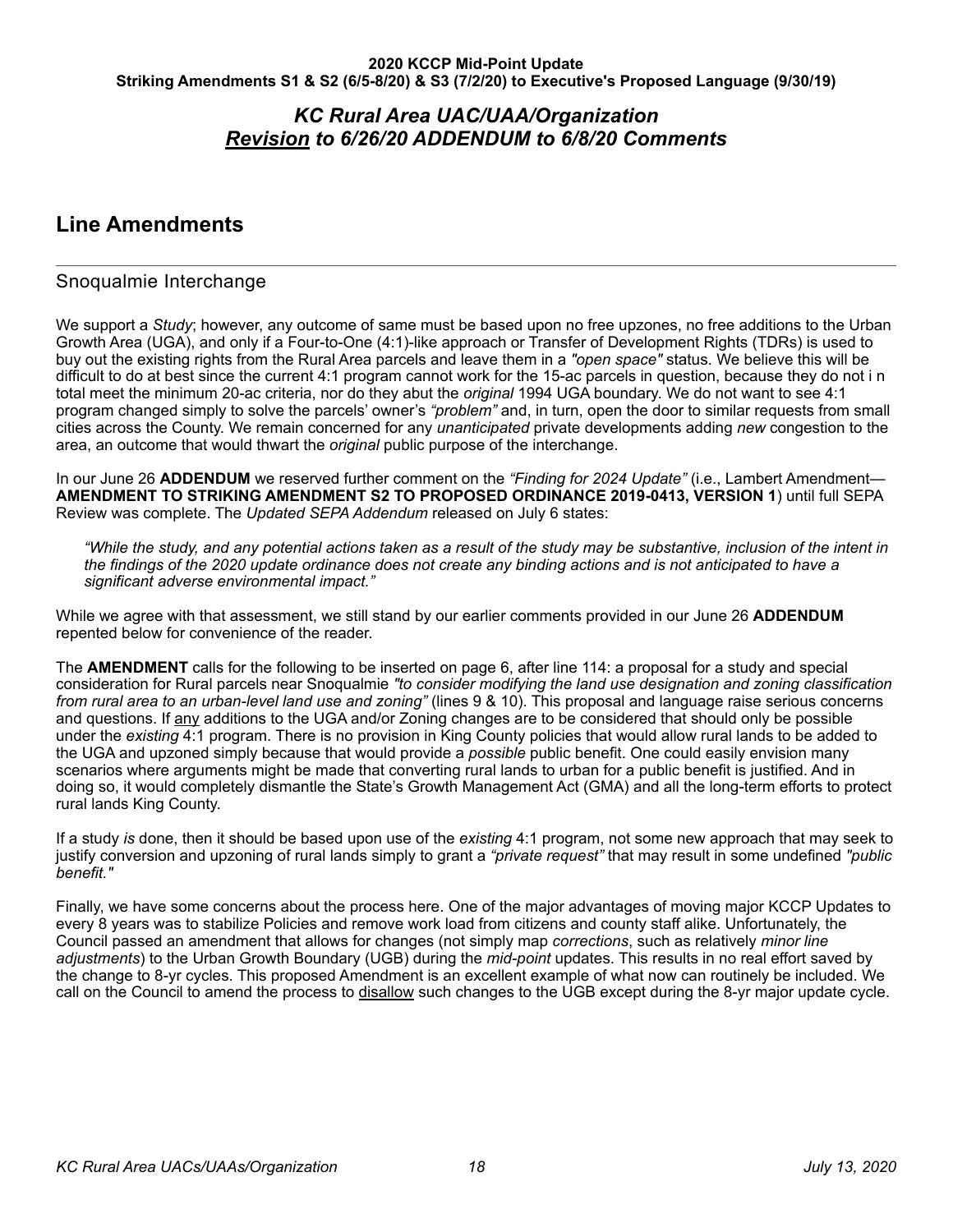# <span id="page-18-0"></span>**III. CONCLUSIONS AND RECOMMENDATIONS**

## <span id="page-18-1"></span>**Conclusions**

1. PROCESS: The process used by the King County Council has been flawed and represents an executed *Public Participation Plan* in name only rather than what is truly required and practical for the Public for which the Council serves:

#### *S3*:

Details were posted for Public review on July 2, the day before a Holiday weekend. *Updated SEPA Addendum* posted for Public review on July 6. Public Hearing was held on July 7.

#### *S2*:

Details were posted for Public review on June 5. After we alerted Council Staff that all those links led to dead-ends, they were not fixed until June 6. At least one *Amendment* was not posted until June 8. *SEPA Addendum* (partial only as S2 details were not included) posted for Public review on June 8. Public Hearing was held on June 9.

*S1*:

Details were posted for Public review on April 24. *SEPA Addendum* was posted for Public review on June 8.

Clearly, there has been a continued lack of transparency and a lack of equity. Forced to use a *virtual* process during a pandemic the public has little meaningful ability to participate when such significant and far-reaching proposals are added to a two-year process to develop a KCCP 4-year Mid-Point Update literally at the last minute before *possible* final approval, and no significant impact analyses conducted. Further, such last minute additions have not been vetted and subject to due diligence and analysis.

2. SEPA: There was a clear disconnect between release of *Amendments* and *SEPA Review* of same. Details of *S2* did not go through full SEPA review, until the *Updated SEPA Addendum* was posted on July 6, the day before the July 7 Public Hearing, as noted above in 1. Since only line-item *"concepts"* (i.e., no detailed language or Policy descriptions) from the Council's Mobility and Environment Committee from April 24 were analyzed in the *SEPA Addendum*, the Public was unable to respond to same either orally or in writing prior to the Public Hearing. This is but another reason we have provided the Council with multiple written submittals (**Joint Comments**—June 8, **ADDENDUM**—June 26, and this **Revision**—July 14), as we had no time to review the SEPA materials prior to each Public Hearing. This **Revision** represents the first time we have been able to assess and provide comments related to the SEPA Review of all Striker Amendment details contained in the July 6 *Updated SEPA Addendum*.

3. CPPs: The Countywide Planning Policies (CPPs) would need to be amended before some of the changes contemplated by *S3* (which kept much of *S2* intact) are adopted by the Council. Consequently, we do not recommend the Growth Management Planning Council (GMPC) contemplate such related CPP changes at this time.

4. GMA: There appears to be a common thread woven through many of proposed *S3* (which kept much of *S2* intact) that represent, what can only be called, a direct attack on the Rural Area, as contemplated in the State's Growth Management Act (GMA). These amendments, each, and, especially, *in combination*, would bring permanent degradation to the overall health and sustainability of the Rural Area environment for all habitat and residents of the county, as well as specifically to the rural residents' quality of life.

5. Executive Order: On September 4, 2019, before the Executive released his recommended *Update* on September 30, he issued Executive Order: *LUD-12-2-EO: Clean Water Health Habitat*. The EO stated (in part), that: